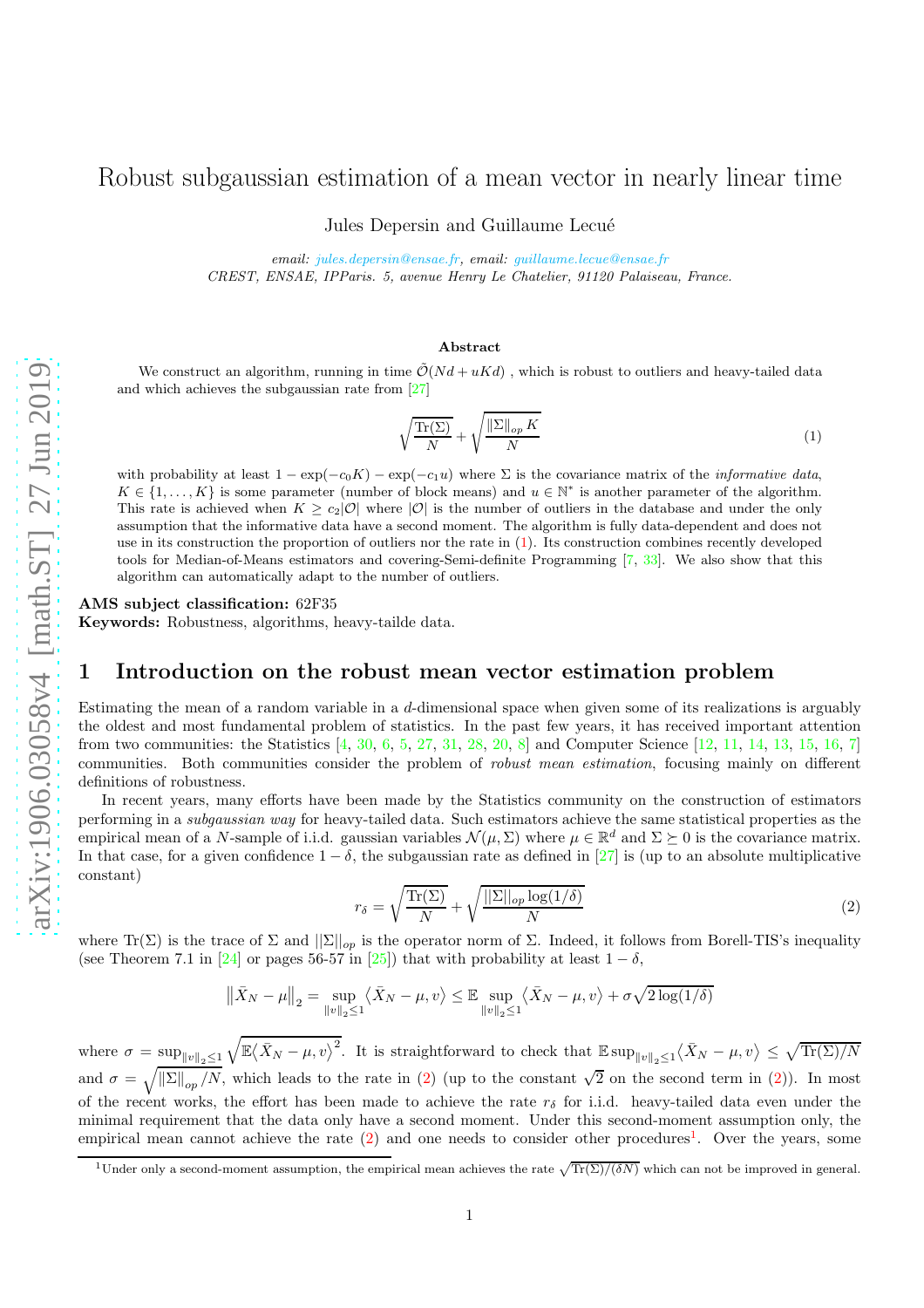procedures have been proposed to achieve such a goal: a Le Cam test estimator, called a tournament estimator in [\[27\]](#page-16-0), a minmax Median-Of-Means estimator in [\[28\]](#page-16-4) and a PAC-Bayesian estimator in [\[5\]](#page-15-3). The first two one are based on the median-of-means principle that we will also use.

On the other side, the Computer Science community mostly considers a different definition of robustness and targets a different goal. In many recent CS papers, algorithms (not only estimators) have been constructed and proved to be robust with respect to a contamination of the dataset that is when some of the data are replaced by other data which may have nothing to do with the original batch. This covers the Huber  $\epsilon$ -contamination model but also adversarial data which receives an important attention recently in the deep learning community. Moreover, the Computer Science community looks at the problem of robust mean estimation from algorithmic perspectives such as the running time. A typical result in this line of research is Theorem 1.3 from [\[7\]](#page-15-0) that we recall now.

<span id="page-1-0"></span>**Theorem 1** (Theorem 1.3, [\[7\]](#page-15-0)). Let  $X_1, \ldots, X_N$  be random vectors in  $\mathbb{R}^d$ . We assume that there is a partition  $\{1,\ldots,N\} = \mathcal{O} \cup \mathcal{I}$  such that nothing is assumed on  $(X_i)_{i \in \mathcal{O}}$  and  $(X_i)_{i \in \mathcal{I}}$  are independent with mean  $\mu$  and covariance matrix  $\Sigma \preceq \sigma^2 I_d$ . We assume that  $\epsilon = |\mathcal{O}|/N$  is such that  $0 < \epsilon < 1/3$  and  $N \gtrsim d \log(d)/\epsilon$ . There exists an algorithm running in  $\tilde{\mathcal{O}}(Nd)/poly(\epsilon)$  which outputs  $\hat{\mu}_{\epsilon}$  such that with probability at least  $9/10$ ,  $\|\hat{\mu}_{\epsilon} - \mu\|_2 \lesssim \sigma\sqrt{\epsilon}$ .

The first result proving the existence of a polynomial time algorithm robust to contamination may be found in [\[12\]](#page-15-5). Theorem [1](#page-1-0) improves upon many existing results since it achieves the optimal information theoretic-lower bound with a (nearly) linear-time algorithm.

Finally, there are two recent papers for which both algorithmic and statistical considerations are important. In [\[20,](#page-16-5) [8\]](#page-15-4), algorithms achieving the subgaussian rate in [\(2\)](#page-0-1) have been constructed. They both run in polynomial time :  $\mathcal{O}(N^{24} + Nd)$  for [\[20\]](#page-16-5) and  $\mathcal{O}(N^4 + N^2d)$  for [\[8\]](#page-15-4) (see [8] for more details on these running times). They do not consider a contamination of the dataset even though their results easily extend to this setup. Some other estimators which have been proposed in the Statistics literature are very fast to compute but they do not achieve the optimal subgaussian rate from ([2\)](#page-0-1). A typical example is Minsker's geometric median estimator [\[30\]](#page-16-2) which achieves the rate  $\sqrt{\text{Tr}(\Sigma) \log(1/\delta)/N}$  in linear time  $\tilde{\mathcal{O}}(Nd)$ . All the later three papers use the Median-of-means principle. We will use this principle but only to construct a starting point (which will simply be the coordinate-wise median) and for the computation of the step size (where we will only use the one dimensional definition of the median along the descent line direction). What we mainly borrow from the literature on MOM estimators is the advantage to work with local block means instead of the data themselves. We will identify two such advantages by doing so: a stochastic one and a computational one (see Remark [4](#page-12-0) below).

Robust mean estimation have been raised in pioneered works in robust statistics from Huber [\[21,](#page-16-8) [22\]](#page-16-9), Tukey [\[35,](#page-16-10) [36\]](#page-16-11) or Hampel [\[19,](#page-16-12) [18\]](#page-15-11). Their concerns was more about robustness to model misspecification and on the breakdown point property ("smallest amount of contamination necessary to upset an estimator entirely" taken from [\[17\]](#page-15-12)). The computational problem connected to this issue was not of primary interest even though it was already raised, for instance, in Section 5.3 from [\[17\]](#page-15-12) for the construction of Tukey contours (a d-dimensional definition of quantiles).

The aim of this work is to show that a single algorithm can answer the three problems: robustness to heavytailed data, to contamination and computational cost. In this article, we construct an algorithm running in time  $\mathcal{O}(Nd + u \log(1/\delta)d)$  which outputs an estimator of the true mean achieving the subgaussian rate [\(2\)](#page-0-1) with confidence  $1 - \delta$  (for  $\exp(-c_0N) \leq \delta \leq \exp(-c_1|\mathcal{O}|)$ ) on a corrupted database and under a second moment assumption only. It is therefore robust to heavy-tailed data and to contamination. Our approach takes ideas from both communities: the median-of-means principle which has been recently used in the Statistics community and a SDP relaxation from  $[7]$  which can be computed fast. The baseline idea is to construct K equal size groups of data from the N given ones and to compute their empirical means  $\bar{X}_k, k = 1, \ldots, K$ . These K empirical means are used successively to find a robust descent direction thanks to a SDP relaxation from [\[7\]](#page-15-0). We prove the robust subgaussian statistical property of the resulting descent algorithm under the only following assumption.

<span id="page-1-1"></span>Assumption 1. There exists a partition  $\mathcal{I} \cup \mathcal{O} = \{1, ..., N\}$  of the dataset  $(X_i)_{i\leq N}$  such that 1) nothing is assumed on  $(X_i)_{i\in\mathcal{I}}$  2)  $(X_i)_{i\in\mathcal{I}}$  are independent with mean  $\mu$  and covariance  $\mathbb{E}(X_i - \mu)(X_i - \mu)^{\top} \preceq \Sigma$  where  $\Sigma$  is a given (unknown) covariance matrix.

Assumption [1](#page-1-1) covers the two concepts of robustness considered in the Statistics and Computer Science communities since the *informative data* (data indexed by  $\mathcal{I}$ ) are only assumed to have a second moment and there are  $|\mathcal{O}|$ outliers onto which we do not make any assumption. Our aim is to show that the rate of convergence [\(2\)](#page-0-1) which is the rate achieved by the empirical mean in the ideal i.i.d. Gaussian case can be achieved in the corrupted and heavy-tailed setup from Assumption [1](#page-1-1) with a fast algorithm.

The paper is organized as follows. In the next section, we give a high-level description of the algorithm and its statistical and computation performances. In section 3, we prove its statistical properties and give a precise definition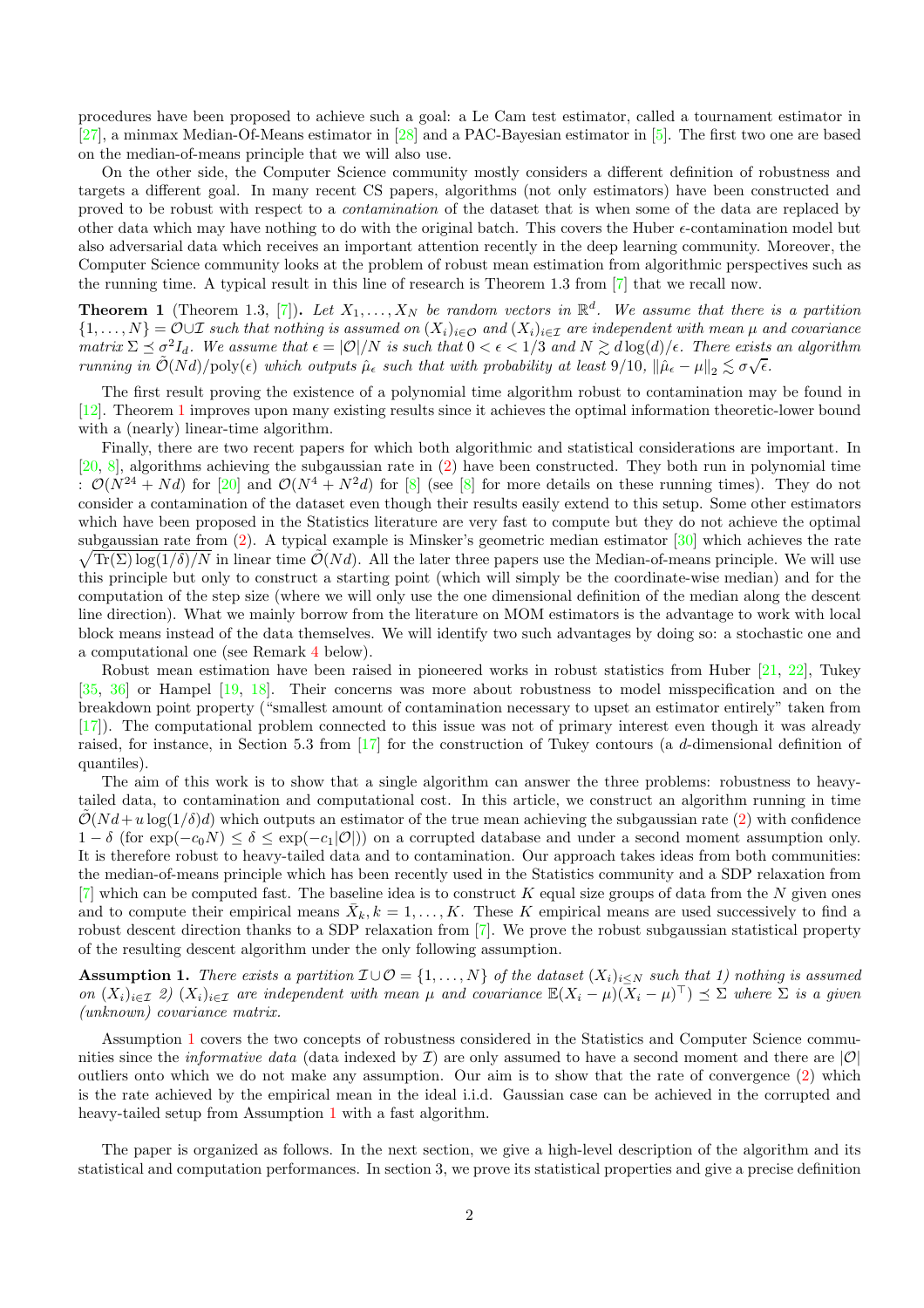of the algorithm. In Section 4, we study the statistical performance of the SDP relaxation at the heart of the descent direction. In Section 5, we fully characterize its computational cost. In Section [6,](#page-13-0) we construct a procedure achieving the same statistical properties and can automatically adapt to the number of outliers.

#### 2 Construction of the algorithms and main result

The construction of our robust subgaussian descent procedure is using two ideas. The first one comes from the median-of-means (MOM) approach which has recently received a lot of attention in the statistical and machine learning communities  $[3, 26, 10, 29, 30]$  $[3, 26, 10, 29, 30]$  $[3, 26, 10, 29, 30]$  $[3, 26, 10, 29, 30]$  $[3, 26, 10, 29, 30]$  $[3, 26, 10, 29, 30]$  $[3, 26, 10, 29, 30]$  $[3, 26, 10, 29, 30]$ . The MOM approach  $[32, 1, 23, ?]$  $[32, 1, 23, ?]$  $[32, 1, 23, ?]$  $[32, 1, 23, ?]$  $[32, 1, 23, ?]$  often yields robust estimation strategies (but usually at a high computational cost). Let us give the general idea behind that approach: we first randomly split the data into K equal-size blocks  $B_1, \ldots, B_K$  (if K does not divide N, we just remove some data). We then compute the empirical mean within each block: for  $k = 1, \ldots, K$ ,

$$
\bar{X}_k = \frac{1}{|B_k|} \sum_{i \in B_k} X_i
$$

where we set  $|B_k| = \text{Card}(B_k) = N/K$ . In the one-dimensional case, we then take the median of the latter K empirical means to construct a robust and subgaussian estimator of the mean [\[10\]](#page-15-14). It is more complicated in the multi-dimensional case, where there is no *definitive* equivalent of the one dimensional median but several candidates: coordinate-wise median, the geometric median (also known as Fermat point), the Tukey Median, among many others (see [\[34\]](#page-16-17)). The strength of this approach is the robustness of the median operator, which leads to good statistical properties even on corrupted databases. For the construction of our algorithm, we actually only use the idea of grouping the data and computing their K means  $\bar{X}_k, k = 1, \ldots, K$ .

Finding good descent directions in the heavy-tailed and corrupted scenario considered in Assumption [1](#page-1-1) in reasonnable time is a main issue. A construction has been proposed by [\[8\]](#page-15-4) which also uses a SDP relaxation, which costs  $\mathcal{O}(N^4 + Nd)$  to be computed. Our approach also uses a SDP relaxation, with an other SDP. It is based on the observation that  $\mu$  is solution of the minimization problem  $\min_{\nu \in \mathbb{R}^d} f(\nu)$  where  $f : \nu \in \mathbb{R}^d \to ||\mathbb{E}X - \nu||_2^2$  and X is any random vector with mean  $\mu$ . One way to approach  $\mu$  is therefore to run a gradient descent algorithm using f as an objective function: from  $x_c \in \mathbb{R}^d$  we go to the next iteration with  $x_c - \theta \nabla f(x_c)$  where  $\theta \ge 0$  is a step size. Since  $\nabla f(x_c) = x_c - \mathbb{E}X$ , for  $\theta = 1$ , the latter algorithm achieves the target mean  $\mu$  in one step, which is not surprising given that  $x_c - EX$  is the best descent direction towards EX starting from  $x_c$ . We can also re-write that as a matrix problem : the top eigenvector of

<span id="page-2-0"></span>
$$
\underset{M \succeq 0, \text{Tr}(M) = 1}{\text{argmax}} \langle M, (\mathbb{E}X - x_c)(\mathbb{E}X - x_c)^{\top} \rangle \tag{3}
$$

is given by  $\frac{x_c - \mathbb{E}X}{\|x_c - \mathbb{E}X\|_2}$ , which is the best descent direction we are looking for.

Of course, we don't know  $(\mathbb{E}X - x_c)(\mathbb{E}X - x_c)^\top$  in [\(3\)](#page-2-0) but we are given a database of N data  $X_1, \ldots, X_N$ (among which  $|\mathcal{I}|$  of them have mean  $\mu$ ). We use these data to estimate in a robust way the unknown quantity  $(EX - x_c)(EX - x_c)^{\top}$  in [\(3\)](#page-2-0). Ideally, we would like to identify the *informative data* and then use  $(1/|I|)\sum_{i\in I}(X_i - x_c)^{\top}$  $(x_c)(X_i - x_c)^\top$  or its block means version  $(1/|\mathcal{K}|) \sum_{k \in \mathcal{K}} (\bar{X}_k - x_c)(\bar{X}_k - x_c)^\top$ , where  $\mathcal{K} = \{k : B_k \cap \mathcal{O} = \emptyset\}$ , to estimate this quantity but this information is not available either.

To address this problem we use a tool introduced in [\[7\]](#page-15-0) adapted to the block means. The idea is to endow each block mean  $\bar{X}_k$  with a weight  $\omega_k$  taken in  $\Delta_K$  defined as

$$
\Delta_K = \left\{ (\omega_k)_{k=1}^K : 0 \le \omega_k \le \frac{1}{9K/10}, \sum_{k=1}^K \omega_k = 1 \right\}.
$$

Ideally we would like to put 0 weights to all block means  $\bar{X}_k$  corrupted by an outliers. But, we cannot do it since K is unknown. To overcome this issue, we learn the optimal weights and consider the following minmax optimization problem

<span id="page-2-1"></span>
$$
\max_{M \geq 0, \text{Tr}(M) = 1} \min_{w \in \Delta_K} \langle M, \sum_{k=1}^K \omega_k (\bar{X}_k - x_c)(\bar{X}_k - x_c)^\top \rangle. \tag{E_{x_c}}
$$

This is the dual problem from [\[7\]](#page-15-0) adapted to the block means. The key insight from [\[7\]](#page-15-0) is that an approximating solution  $M_c$  of the maximization problem in  $(E_{x_c})$  $(E_{x_c})$  $(E_{x_c})$  can be obtained in reasonable time using a covering SDP approach [\[7,](#page-15-0) [33\]](#page-16-1) (see Section [4\)](#page-8-0). We expect a solution (in M) to  $(E_{x_c})$  $(E_{x_c})$  $(E_{x_c})$  to be close to a solution of the minimization problem in [\(3\)](#page-2-0) – which is  $M^* = (\mu - \nu)(\mu - \nu)^{\top} / ||\mu - \nu||_2^2$  $\frac{2}{2}$  – and the same for their top eigenvectors (up to the sign).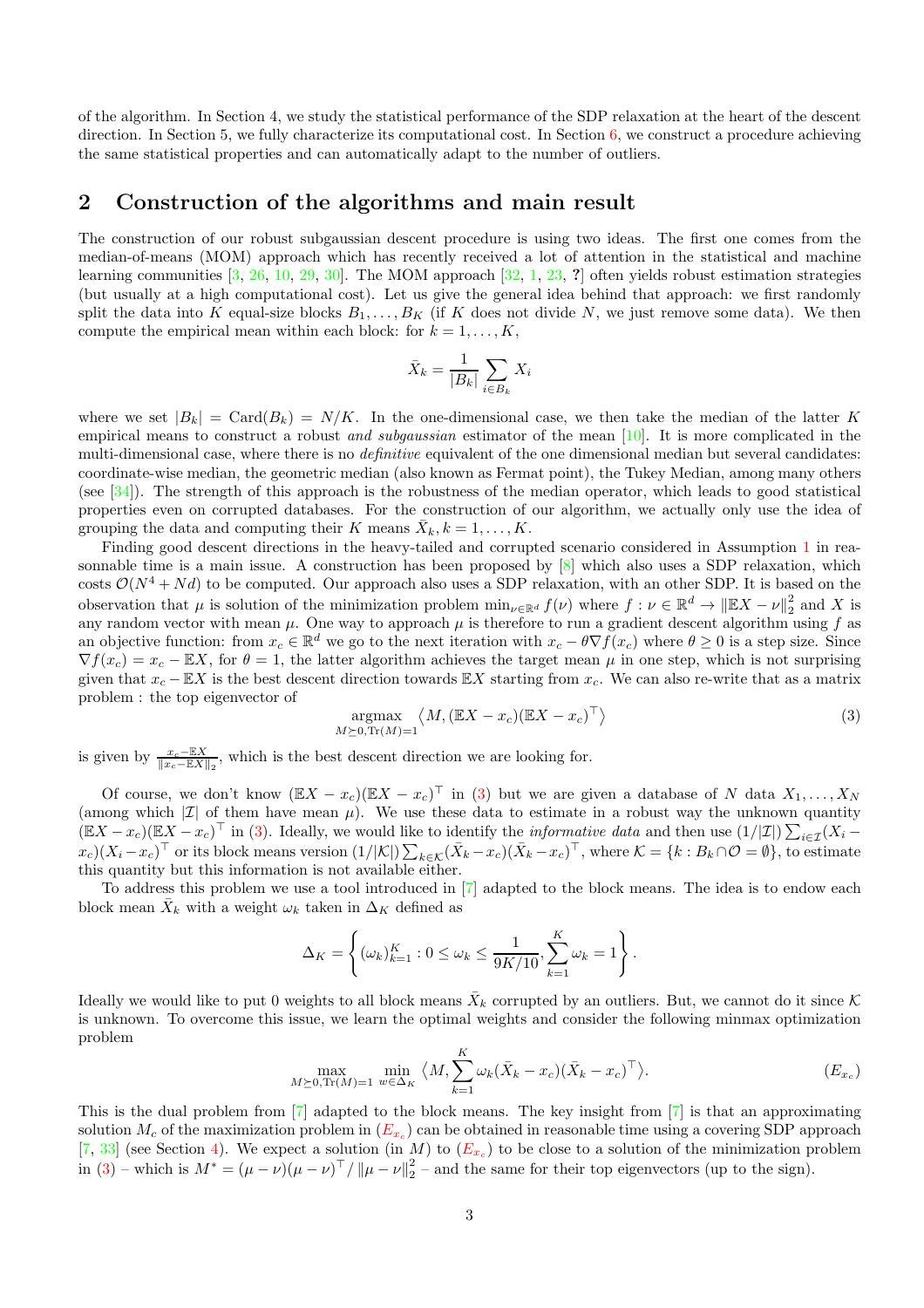At a high level description, the robust descent algorithm we perform outputs  $\hat{\mu}_K$  after at most log d iterations of the form  $x_c - \theta_c v_1$  where  $v_1$  is a top eigenvector of an approximating solution  $M_c$  to the problem  $(E_{x_c})$  $(E_{x_c})$  $(E_{x_c})$  and  $\theta_c$  is a step size. It starts at the coordinate-wise median of the means  $\bar{X}_1,\ldots,\bar{X}_K$  . In Algorithm [4,](#page-12-1) we define precisely the step size and the stopping criteria we use to define the algorithm (it requires too many notation to be defined at this stage). This algorithm outputs the vector  $\hat{\mu}_K$ : its running time and statistical performances are gathered in the following result.

<span id="page-3-0"></span>**Theorem 2.** Grant Assumption [1.](#page-1-1) Let  $K \in \{1, ..., N\}$  be the number of equal-size blocks and assume that  $K \geq$ 300|O|. Let  $u \in \mathbb{N}^*$  be a parameter of the covering SDP used at each descent step. With probability at least  $1 - \exp(-K/180000) - (1/10)^u$ , the descent algorithm finishes in  $\tilde{\mathcal{O}}(Nd + Kud)$  and outputs  $\hat{\mu}_K$  such that

$$
\left\lVert \hat{\mu}_K - \mu \right\rVert_2 \leq 808 \left( 1200 \sqrt{\frac{\text{Tr}(\Sigma)}{N}} + \sqrt{\frac{1200 \left\lVert \Sigma \right\rVert_{op} K}{N}} \right).
$$

To make the presentation of the proof of Theorem [2](#page-3-0) as simple as possible we did not optimize the constants. Theorem [2](#page-3-0) generalizes and improves Theorem [1](#page-1-0) in several ways. We first improve the confidence from a constant "9/10" to an exponentially large confidence  $1 - \exp(-c_0 K)$ . We obtain the result for any covariance structure  $\Sigma$ and  $\hat{\mu}_K$  does not require the knowledge of  $\Sigma$  for its construction. We obtain a result which holds for any N (even under the sample complexity). The construction of  $\hat{\mu}_K$  does not require the knowledge of the exact proportion of outliers  $\epsilon$  in the dataset unlike  $\hat{\mu}_{\epsilon}$  in Theorem [1.](#page-1-0) We only need to know that  $K \gtrsim |\mathcal{O}|$ . Moreover, using a Lepskii adaptation method it is also possible to automatically choose  $K$  and therefore to adapt to the proportion of outliers if we have some extra knowledge on  $\text{Tr}(\Sigma)$  and  $\|\Sigma\|_{op}$  (see Section [6](#page-13-0) for more details). Moreover, if we only care about constant 9/10 confidence, our runtime does not depend on  $\epsilon$  and is nearly-linear  $\tilde{\mathcal{O}}(Nd)$ . We also refer the reader to Corollary [2](#page-14-0) for more comparison with Theorem [1.](#page-1-0)

Remark 1 (Nearly-linear time). We identify two important situations where the algorithm from Theorem [2](#page-3-0) runs in nearly-linear time that is in  $\tilde{O}(Nd)$ . First, when the number of outliers is known to be less than  $\sqrt{N}$ , we can choose  $K \leq \sqrt{N}$  and  $u = K$ . In that case, the algorithm runs in  $\tilde{O}(Nd)$  and the subgaussian rate is achieved with probability at least  $1 - 2 \exp(-c_0 K)$  for some constant  $c_0$  (see also Corollary [3](#page-15-16) for an adaptive to K version of this result). Another widely investigated situation is when we only want to have a constant confidence like 9/10. In that case, one may chose  $u = 1$  and any values of  $K \in [N]$  can be chosen (so we can have any number of outliers) to achieve the subgaussian rate with constant probability and in nearly-linear time  $\mathcal{O}(Nd)$  (see also Corollary [2](#page-14-0) for an adaptive to K version of this result).

Theorem [2](#page-3-0) improves the result from [\[20,](#page-16-5) [8\]](#page-15-4) since  $\hat{\mu}_K$  runs faster than the polynomial times  $\mathcal{O}(N^{24} + Nd)$  and  $\mathcal{O}(N^4 + Nd)$  in [\[20\]](#page-16-5) and [\[8\]](#page-15-4). The algorithm  $\hat{\mu}_K$  also does not require the knowledge of Tr(Σ) and  $\|\Sigma\|_{op}$ . Finally, Theorem [2](#page-3-0) provides running time guarantees on the algorithm unlike in [\[27,](#page-16-0) [28,](#page-16-4) [5\]](#page-15-3) and it improves upon the statistical performances from [\[30\]](#page-16-2).

#### <span id="page-3-2"></span>3 Proof of the statistical performance in Theorem [2](#page-3-0)

In this section, we prove the statistical performance of  $\hat{\mu}_K$  as stated in Theorem [2.](#page-3-0) We first identify an event  $\mathcal E$  onto which we will derive the rate of convergence of the order of  $(2)$ . This event is also used to compute the running time of  $\hat{\mu}_K$  in the next section as announced in Theorem [2.](#page-3-0)

<span id="page-3-1"></span>**Proposition 1.** Denote by  $\mathcal E$  the event onto which for all matrix  $M \succeq 0$  such that  $\text{Tr}(M) = 1$ , there are at least  $9K/10$  of the blocks for which  $\left\| M^{1/2}(\bar{X}_k - \mu) \right\|_2 \leq 8r$  where

$$
r = 1200\sqrt{\frac{\text{Tr}(\Sigma)}{N}} + \sqrt{\frac{1200 \left\|\Sigma\right\|_{op} K}{N}}.
$$
\n
$$
(4)
$$

If Assumptions [1](#page-1-1) holds and  $K \geq 300|\mathcal{O}|$  then  $\mathbb{P}[\mathcal{E}] \geq 1 - \exp(-K/180000)$ .

Proposition [1](#page-3-1) contains all the stochastic arguments we will use in this paper (constants have not been optimized). In other words, after identifying  $\mathcal E$  all the remaining arguments do not involve any other stochastic tools. Before proving Proposition [1,](#page-3-1) let us first state a result that is of particular interest beyond our problem.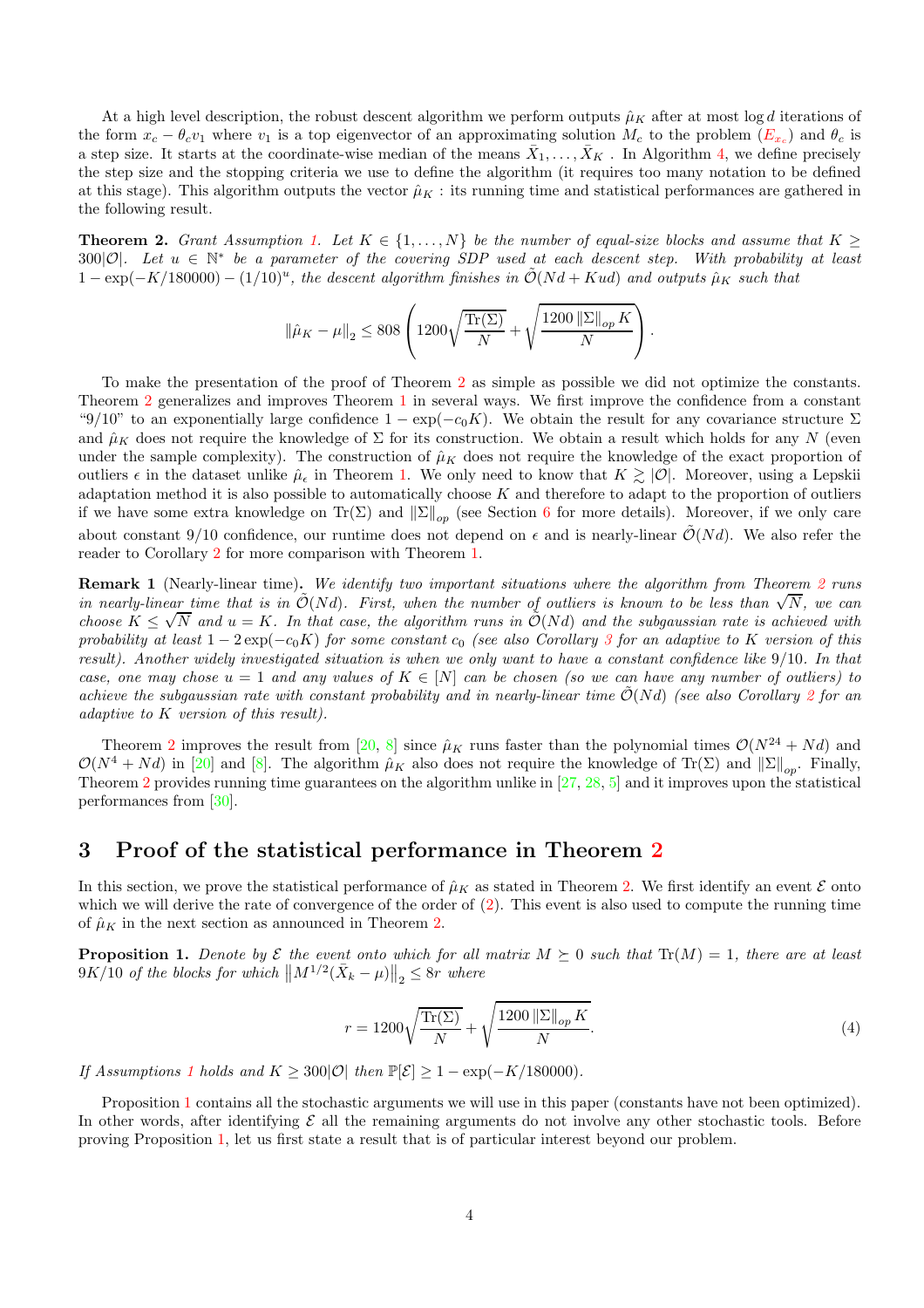<span id="page-4-1"></span>**Corollary 1.** On the event  $\mathcal{E}$ , for all  $M \in \mathbb{R}^{d \times d}$  such that  $M \succeq 0$  and  $\text{Tr}(\Sigma) = 1$  there are at least  $9K/10$  blocks such that for all  $x_c \in \mathbb{R}^d$ ,

$$
\left\|M^{1/2}(\mu - x_c)\right\|_2 - 8r \le \left\|M^{1/2}(\bar{X}_k - x_c)\right\|_2 \le \left\|M^{1/2}(\mu - x_c)\right\|_2 + 8r. \tag{5}
$$

Let us now turn to a proof of Proposition [1.](#page-3-1) We first remark that if we were to only consider matrices  $M$  of rank [1](#page-3-1), Proposition 1 would boil down to show that for all  $v \in S_2^{d-1}$  (the unit sphere in  $\ell_2^d$ ) on more than 9/10 blocks  $|\langle v, \bar{X}_k - \mu \rangle| \leq 8r$ . This is a "classical" result in the MOM literature which has been proved in [\[27\]](#page-16-0) and [\[28\]](#page-16-4). We recall now this result and the short proof from [\[28\]](#page-16-4) for completeness. We will use it to prove Proposition [1.](#page-3-1)

<span id="page-4-0"></span>**Lemma [1](#page-1-1).** Grant Assumption 1 and assume that  $K \geq 300|\mathcal{O}|$ . With probability at least 1 – exp(-K/180000), for all  $v \in S_2^{d-1}$ , there are at least  $99K/100$  of the blocks k such that  $|\langle v, \overline{X}_k - \mu \rangle| \leq r$ .

**Proof.** We want to show that with probability at least  $1 - \exp(-K/180000)$ , for all  $v \in S_2^{d-1}$ ,

$$
\sum_{k \in [K]} I(|\langle \bar{X}_k - \mu, v \rangle| > r) \le K/100.
$$

We take  $\mathcal{K} = \{k \in [K] : B_k \cap \mathcal{O} = \emptyset\}$ . We define  $\phi(t) = 0$  if  $t \leq 1/2$ ,  $\phi(t) = 2(t - 1/2)$  if  $1/2 \leq t \leq 1$  and  $\phi(t) = 1$  if  $t \geq 1$ . We have  $I(t \geq 1) \leq \phi(t) \leq I(t \geq 1/2)$  for all  $t \in \mathbb{R}$  and so

$$
\sum_{k \in \mathcal{K}} I(|\langle \bar{X}_k - \mu, v \rangle| > r) \leq \sum_{k \in \mathcal{K}} I(|\langle \bar{X}_k - \mu, v \rangle| > r) - \mathbb{P}[|\langle \bar{X}_k - \mu, v \rangle| > r/2] + \mathbb{P}[|\langle \bar{X}_k - \mu, v \rangle| > r/2]
$$
\n
$$
\leq \sum_{k \in \mathcal{K}} \phi \left( \frac{|\langle \bar{X}_k - \mu, v \rangle|}{r} \right) - \mathbb{E}\phi \left( \frac{|\langle \bar{X}_k - \mu, v \rangle|}{r} \right) + \mathbb{P}[|\langle \bar{X}_k - \mu, v \rangle| > r/2]
$$
\n
$$
\leq \sup_{v \in S_2^{d-1}} \left( \sum_{k \in \mathcal{K}} \phi \left( \frac{|\langle \bar{X}_k - \mu, v \rangle|}{r} \right) - \mathbb{E}\phi \left( \frac{|\langle \bar{X}_k - \mu, v \rangle|}{r} \right) \right) + \sum_{k \in \mathcal{K}} \mathbb{P}[|\langle \bar{X}_k - \mu, v \rangle| > r/2].
$$

For all  $k \in \mathcal{K}$ , we have

$$
\mathbb{P}[|\langle \bar{X}_k - \mu, v \rangle| > r/2] \le \frac{\mathbb{E}\langle \bar{X}_k - \mu, v \rangle^2}{(r/2)^2} \le \frac{4Kv^\top \Sigma v}{Nr^2} \le \frac{4K \sup_{v \in \mathcal{S}_2^{d-1}} v^\top \Sigma v}{Nr^2} = \frac{4K \|\Sigma\|_{op}}{Nr^2} \le \frac{1}{300}
$$

because  $r^2 \ge 1200K \|\Sigma\|_{op}/N$ . Next, using the bounded difference inequality (Theorem 6.2 in [\[2\]](#page-15-17)), the symmetriza-tion argument and the contraction principle (Chapter 4 in [\[25\]](#page-16-7)), with probability at least  $1 - \exp(-K/180000)$ ,

$$
\sup_{v \in S_2^{d-1}} \left( \sum_{k \in \mathcal{K}} \phi \left( \frac{|\langle \bar{X}_k - \mu, v \rangle|}{r} \right) - \mathbb{E} \phi \left( \frac{|\langle \bar{X}_k - \mu, v \rangle|}{r} \right) \right)
$$
\n
$$
\leq \mathbb{E} \sup_{v \in S} \left( \sum_{k \in \mathcal{K}} \phi \left( \frac{|\langle \bar{X}_k - \mu, v \rangle|}{r} \right) - \mathbb{E} \phi \left( \frac{|\langle \bar{X}_k - \mu, v \rangle|}{r} \right) \right) + \sqrt{\frac{|\mathcal{K}|K}{360000}}
$$
\n
$$
\leq \frac{4K}{Nr} \mathbb{E} \sup_{v \in S_2^{d-1}} \langle v, \sum_{i \in \bigcup_{k \in \mathcal{K}} B_k} \epsilon_i (X_i - \mu) \rangle + \sqrt{\frac{|\mathcal{K}|K}{360000}}
$$
\n
$$
= \frac{4K}{\sqrt{Nr}} \mathbb{E} \left\| \frac{1}{\sqrt{N}} \sum_{i \in \bigcup_{k \in \mathcal{K}} B_k} \epsilon_i (X_i - \mu) \right\|_2 + \sqrt{|\mathcal{K}|K/360000} \leq \frac{K}{300}
$$

because  $r \geq 1200 \mathbb{E} \left\| \sum_{i \in \cup_{k \in \mathcal{K}} B_k} \epsilon_i (X_i - \mu^*) \right\|_2 / \sqrt{N}$  since

$$
\mathbb{E}\left\|\frac{1}{\sqrt{N}}\sum_{i\in\cup_{k\in\mathcal{K}}B_k}\epsilon_i(X_i-\mu)\right\|_2\leq\sqrt{\mathbb{E}\left\|\frac{1}{\sqrt{N}}\sum_{i\in\cup_{k\in\mathcal{K}}B_k}\epsilon_i(X_i-\mu)\right\|_2^2}=\sqrt{\frac{|\cup_{k\in\mathcal{K}}B_k|}{N}}\sqrt{\mathrm{Tr}(\Sigma)}\leq\sqrt{\mathrm{Tr}(\Sigma)}.
$$

As a consequence, when  $K \geq 300|\mathcal{O}|$ , with probability at least  $1 - \exp(-K/180000)$ , for all  $v \in \mathcal{S}_2^{d-1}$ ,

$$
\sum_{k \in [K]} I(|\langle \bar{X}_k - \mu, v \rangle| > r) \leq |\mathcal{O}| + \frac{|\mathcal{K}|}{300} + \frac{K}{300} \leq \frac{K}{100}.
$$

 $\blacksquare$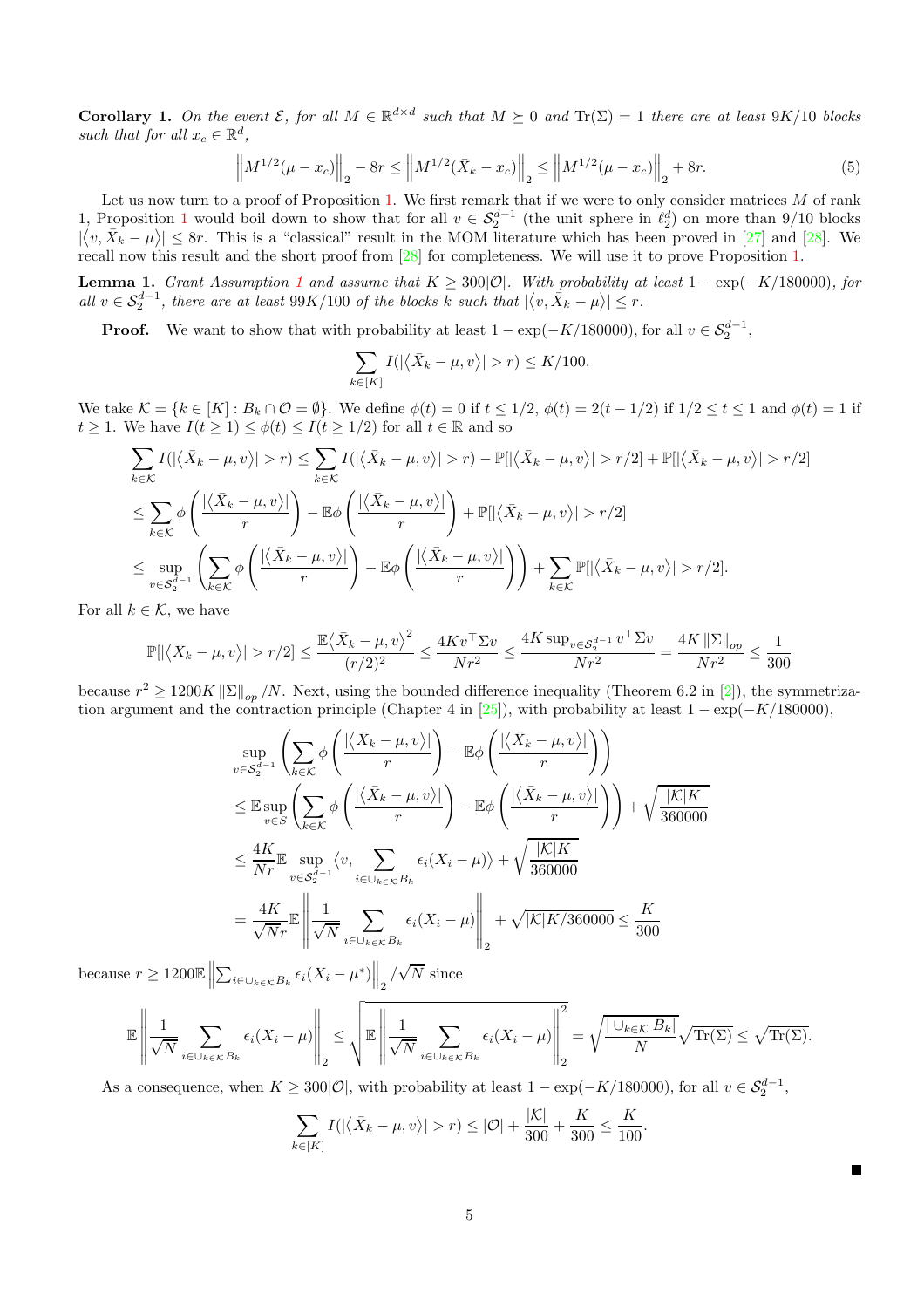**Proof of Proposition [1:](#page-3-1)** Let  $M \in \mathbb{R}^{d \times d}$  be such that  $M \succeq 0$  and  $\text{Tr}(\Sigma) = 1$ . Denote by  $\mathcal{A}_M = \{k \in [K] : \mathcal{A}_M \geq 0\}$  $\left\|M^{1/2}(\bar{X}_k-\mu)\right\|_2 \geq 8r\}$  and assume that  $|\mathcal{A}_M| \geq 0.1K$ . Let G be a Gaussian vector in  $\mathbb{R}^d$  with mean 0 and covariance matrix M (and independent from  $X_1, \ldots, X_N$ ). We consider the random variable  $Z = \sum_{k \in [K]} I(|\langle \bar{X}_k - \mu, G \rangle| > 5r)$ . We work conditionally to  $X_1, \ldots, X_N$  in this paragraph. For all  $k \in [K]$ ,  $\langle \bar{X}_k - \mu, \dot{G} \rangle$  is a centered Gaussian variable with variance  $\sigma_k^2 := ||M^{1/2}(\bar{X}_k - \mu)||$ 2 2. In particular, for all  $k \in A_M$ , if we denote by g a standard realvalued Gaussian variable, we have  $\mathbb{P}_G$   $[|\langle \bar{X}_k - \mu, G \rangle| > 5r] \geq \mathbb{P}_G$   $[|\langle \bar{X}_k - \mu, G \rangle| > 5\sigma_k/8] = 2\mathbb{P}[g > 5/8] \geq 0.528$ (where  $\mathbb{P}_G$  (resp.  $\mathbb{E}_G$ ) denotes the probability (resp. expectation) w.r.t. G conditionally on  $X_1, \ldots, X_N$ ). Hence,  $\mathbb{E}_G Z \geq 0.528|\mathcal{A}_M| \geq 0.0528K$ . Since  $|Z| \leq K$  a.s., it follows from Paley-Zygmund inequality (see Proposition 3.3.1) in [\[9\]](#page-15-18)) that

$$
\mathbb{P}_G[Z > 0.01K] \ge \frac{(\mathbb{E}_G Z - 0.01K)^2}{\mathbb{E}_G Z^2} \ge (0.0428)^2 = 0.0018.
$$

Moreover, it follows from the Borell-TIS inequality (see Theorem 7.1 in [\[24\]](#page-16-6) or pages 56-57 in [\[25\]](#page-16-7)) that with probability at least  $1 - \exp(-8)$ ,  $||G||_2 \leq \mathbb{E} ||G||_2 + 4\sqrt{||M||_{op}}$ . Moreover,  $\mathbb{E} ||G||_2 \leq \sqrt{\text{Tr}(M)} \leq 1$  and  $||M||_{op} \leq$  $\text{Tr}(M) \leq 1$ , so  $||G||_2 \leq 5$  with probability at least  $1 - \exp(-8) \geq 0.9996$ . Since  $0.9996 + 0.0018 > 1$  there exists a vector  $G_M \in \mathbb{R}^d$  such that  $\|\tilde{G}_M\|_2 \leq 5$  and  $\sum_{k \in [K]} I(|\langle \tilde{X}_k - \mu, G_M \rangle| > 5r) > 0.01K$ . We recall that this latter result holds when we assume that  $|\mathcal{A}_M| \geq 0.1K$ .

Next, we denote by  $\Omega_0$  the event onto which for all  $v \in S_2^{d-1}$ , there are at least 99K/100 blocks such that  $|\langle \bar{X}_k - \mu, v \rangle| \leq r$ . We know from Lemma [1](#page-4-0) that  $\mathbb{P}[\Omega_0] \geq 1 - \exp(-K/180000)$ . Let us place ourselves on the event  $\Omega_0$  up to the end of the proof. Let  $M \in \mathbb{R}^{d \times d}$  be such that  $M \succeq 0$  and  $\text{Tr}(\Sigma) = 1$  and assume that  $|A_M| \ge 0.1K$ . It follows from the first paragraph of the proof that there exists  $G_M \in \mathbb{R}^d$  such that  $||G_M||_2 \le 5$  and  $\sum_{k\in[K]} I\left( |\langle \bar{X}_k - \mu, G_M \rangle| > 5r \right) > 0.01K$ . Given that we work on the event  $\Omega_0$ , we have for  $v_M = G_M / ||G_M||_2$ , that for more than  $99K/100$  blocks  $|\langle \bar{X}_k - \mu, v_M \rangle| \leq r$  and so  $|\langle \bar{X}_k - \mu, G_M \rangle| \leq ||G_M||_2 r \leq 5r$  which contradicts the fact that  $\sum_{k\in[K]} I(|\langle \bar{X}_k - \mu, G_M \rangle| > 5r) > 0.01K$ . Therefore, we necessarily have  $|\mathcal{A}_M| \leq 0.1K$ , which concludes the proof.

**Proof of Corollary [1:](#page-4-1)** Let us assume that the event  $\mathcal{E}$  holds up to the end of the proof. Let  $M \in \mathbb{R}^{d \times d}$  be such that  $M \succeq 0$  and  $\text{Tr}(\Sigma) = 1$ . Let  $\mathcal{K}_M = \{k \in [K] : ||M^{1/2}(\bar{X}_k - \mu)||_2 \leq 8r\}$ . On the event  $\mathcal{E}$ , we have  $|\mathcal{K}_M| \geq 9K/10$ . Let  $x_c \in \mathbb{R}^d$ . For all  $k \in \mathcal{K}_M$ , we have  $||M^{1/2}(\mu - x_c)||_2 \leq 8r$  and so

$$
\left\|M^{1/2}(\bar{X}_k - x_c)\right\|_2 \in \left[\left\|M^{1/2}(\bar{X}_k - \mu)\right\|_2 - \left\|M^{1/2}(\mu - x_c)\right\|_2, \left\|M^{1/2}(\bar{X}_k - \mu)\right\|_2 + \left\|M^{1/2}(\mu - x_c)\right\|_2\right]
$$
  

$$
\subset \left[\left\|M^{1/2}(\bar{X}_k - \mu)\right\|_2 - 8r, \left\|M^{1/2}(\bar{X}_k - \mu)\right\|_2 + 8r\right].
$$

Let us now turn to the study of the optimization problem  $(E_{x_c})$  $(E_{x_c})$  $(E_{x_c})$  on the event  $\mathcal{E}$ . Like in [\[7\]](#page-15-0), we denote by  $OPT_{x_c}$ the optimal value of  $(E_{x_c})$  $(E_{x_c})$  $(E_{x_c})$  and by  $h_{x_c} : M \to \min_{w \in \Delta_K} \langle M, \sum_k \omega_k (\bar{X}_k - x_c)(\bar{X}_k - x_c)^\top \rangle$  its objective function to be minimized over the constraint set  $\{M \in \mathbb{R}^{d \times d} : M \succeq 0, \text{Tr}(M) = 1\}.$ 

<span id="page-5-2"></span>**Remark 2.** For a given M, the optimal choice of  $w \in \Delta_K$  in the definition of  $h_{x_c}(M)$  is straightforward: one just have to put the maximum possible weight on the  $9K/10$  smallest  $\langle M, (\bar{X}_k - x_c)(\bar{X}_k - x_c)^\top \rangle, k \in [K]$ . Formally, we set  $S_M = \sigma({1, 2, \cdots, 9K/10})$ , where  $\sigma$  is a permutation on [K] that arranges the  $(\bar{X}_k - x_c)^{\top} M (\bar{X}_k - x_c)$ ,  $k \in [K]$ in ascending order:

$$
(\bar{X}_{\sigma(1)} - x_c)^\top M (\bar{X}_{\sigma(1)} - x_c) \leq (\bar{X}_{\sigma(2)} - x_c)^\top M (\bar{X}_{\sigma(2)} - x_c) \leq \dots \leq (\bar{X}_{\sigma(K)} - x_c)^\top M (\bar{X}_{\sigma(K)} - x_c).
$$

Then we get  $h_{x_c}(M) = (1/|\mathcal{S}_M|) \sum_{k \in \mathcal{S}_M} (\bar{X}_k - x_c)^\top M (\bar{X}_k - x_c)$ .

The first lemma deals with the optimal value of  $(E_{x_c})$  $(E_{x_c})$  $(E_{x_c})$  when the current point  $x_c$  is far from  $\mu$ .

<span id="page-5-1"></span>**Lemma 2.** On the event  $\mathcal{E}$ , for all  $x_c \in \mathbb{R}^d$ , if  $||x_c - \mu||_2 > 16r$  then

$$
(8/9)(\|x_c - \mu\|_2 - 8r)^2 \le OPT_{x_c} \le (\|x_c - \mu\|_2 + 8r)^2
$$

**Proof.** Let M be a matrix such that  $M \succeq 0$  and  $\text{Tr}(M) = 1$ . Set  $\mathcal{K}_M = \{k \in [K] : ||M^{1/2}(\bar{X}_k - \mu)||_2 \leq 8r\}$ . On the event E, we have  $|K_M| \ge 9K/10$  $|K_M| \ge 9K/10$  $|K_M| \ge 9K/10$  and it follows from the proof of Corollary 1 that for all  $k \in \mathcal{K}_M$  and all  $x_c \in \mathbb{R}^d$ ,

<span id="page-5-0"></span>
$$
\left\|M^{1/2}(\mu - x_c)\right\|_2 - 8r \le \left\|M^{1/2}(\bar{X}_k - x_c)\right\|_2 \le \left\|M^{1/2}(\mu - x_c)\right\|_2 + 8r. \tag{6}
$$

.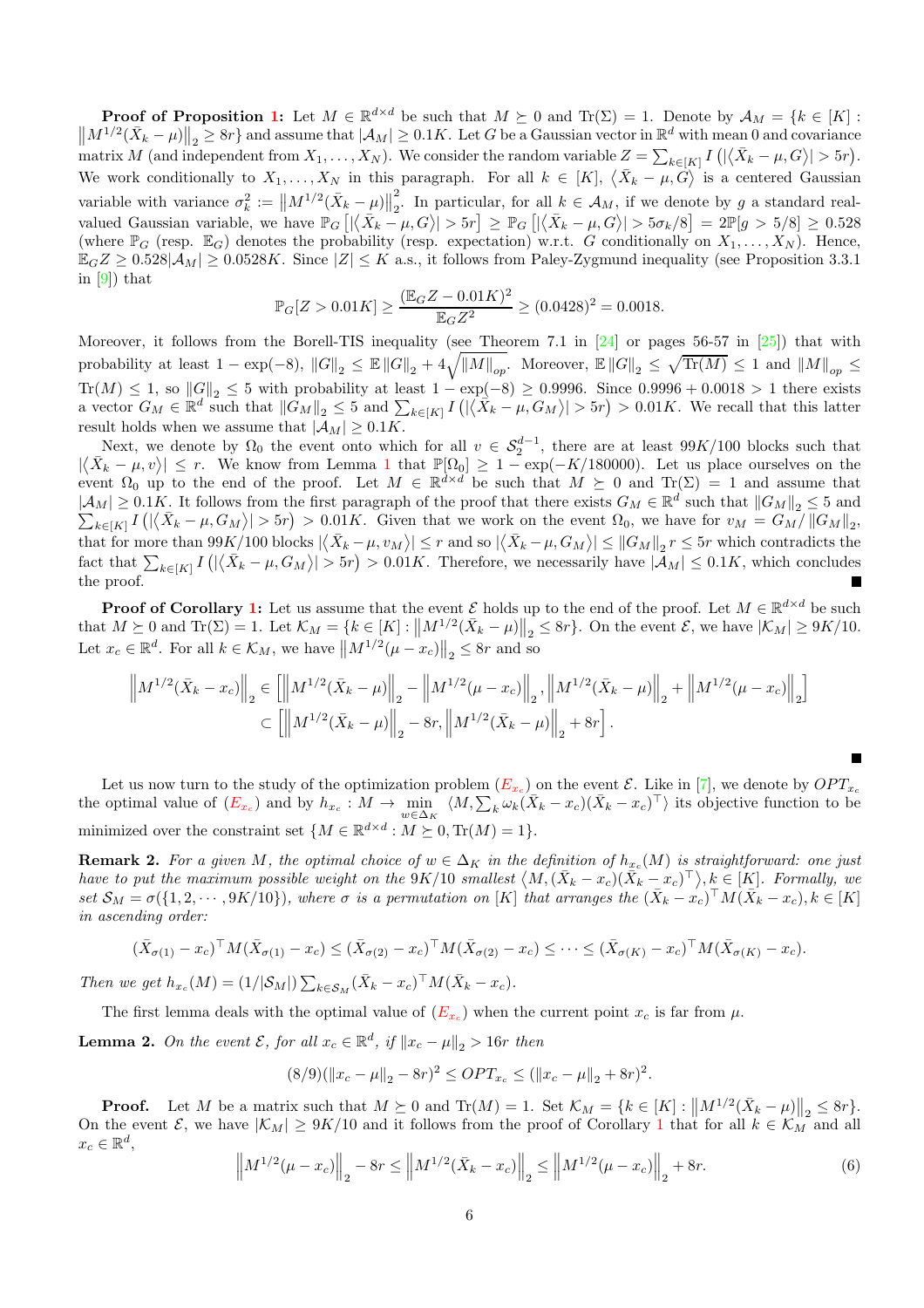Then we define a weight vector  $\tilde{\omega} \in \Delta_K$  by setting for all  $k \in [K]$ 

$$
\tilde{\omega}_k = \begin{cases} 1/|\mathcal{K}_M| & \text{if } k \in \mathcal{K}_M \\ 0 & \text{else.} \end{cases}
$$

It follows from the definition of  $h_{x_c}$  and [\(6\)](#page-5-0) that

<span id="page-6-0"></span>
$$
h_{x_c}(M) \le \sum_{k \in [K]} \tilde{\omega}_k (\bar{X}_k - x_c)^\top M (\bar{X}_k - x_c) = \frac{1}{|\mathcal{K}_M|} \sum_{k \in \mathcal{K}_M} \left\| M^{1/2} (\bar{X}_k - x_c) \right\|_2^2 \le \left( \left\| M^{1/2} (\mu - x_c) \right\|_2 + 8r \right)^2. \tag{7}
$$

Taking the maximum over all  $M \in \mathbb{R}^d$  such that  $M \succeq 0$  and  $\text{Tr}(\Sigma) = 1$  on both side of the latter inequality yields the right-hand side inequality of Lemma [2.](#page-5-1)

For the left-hand side inequality of Lemma [2,](#page-5-1) we let  $x_c \in \mathbb{R}^d$  be such that  $||x_c - \mu||_2 > 16r$ . Let M be such that  $M \succeq 0$  and Tr(M) = 1. We use the notation and observation from Remark [2:](#page-5-2) we note that  $|K_M \cap S_M| \geq 8K/10$  so that it follows from Corollary [1](#page-4-1) that

$$
h_{x_c}(M) = \frac{1}{9K/10} \sum_{k \in S_M} \left\| M^{1/2} (\bar{X}_k - x_c) \right\|_2^2 \ge \frac{1}{9K/10} \sum_{k \in A_M \cap S_M} \left\| M^{1/2} (\bar{X}_k - x_c) \right\|_2^2
$$
  
 
$$
\ge \frac{8K/10}{9K/10} \left( \left\| M^{1/2} (\mu - x_c) \right\|_2 - 8r \right)^2.
$$

Then, taking the maximum over all  $M \succeq 0$  such that  $\text{Tr}(M) = 1$  on both sides, finishes the proof.

Next lemma shows that the top eigenvector of an approximating solution to  $(E_{x_c})$  $(E_{x_c})$  $(E_{x_c})$  is aligned with the best possible descent direction  $(\mu - x_c)/\|\mu - x_c\|_2$ . It is taken from the proof of Lemma 3.3 in [\[7\]](#page-15-0). We reproduce here a short proof for completeness.

<span id="page-6-1"></span>**Proposition 2.** On the event  $\mathcal{E}$ , if M is a matrix such that  $M \succeq 0$ ,  $\text{Tr}(M) = 1$  and  $h_{x_c}(M) \geq (\beta \|x_c - \mu\|_2 + 8r)^2$ for some  $1/\sqrt{2} \le \beta \le 1$ , then any top eigenvector  $v_1$  of M satisfies

$$
\left| \left\langle v_1, \frac{x_c - \mu}{\|x_c - \mu\|_2} \right\rangle \right| > \sqrt{2\beta^2 - 1}.
$$

**Proof.** Let M be a matrix such that  $M \succeq 0$ ,  $Tr(M) = 1$  and  $h_{x_c}(M) \geq (\beta ||x_c - \mu||_2 + 8r)^2$  for some  $1/\sqrt{2} \leq \beta \leq 1$  $1/\sqrt{2} \leq \beta \leq 1$  $1/\sqrt{2} \leq \beta \leq 1$ . We know from the proof of Lemma 2 (see Equation [\(7\)](#page-6-0)) that  $h_{x_c}(M) \leq (\left\| M^{1/2}(\mu - x_c) \right\|_2 + 8r)^2$ . This implies that  $\left\| M^{1/2}(\mu - x_c) \right\|$ 2  $\frac{2}{2} \geq \beta^2 \left\| \mu - x_c \right\|_2^2$  $\frac{2}{2}$ .

Let  $\lambda_1 \geq \lambda_2 \geq \ldots \geq \lambda_d \geq 0$  denote the eigenvalues of M and let  $v_1, \ldots, v_d$  denote corresponding eigenvectors. The conditions on M implies that  $\sum_j \lambda_j = 1$  and  $\mathcal{B}_M = (v_1, \ldots, v_d)$  is an orthonormal basis of  $\mathbb{R}^d$ . We denote  $v = (\mu - x_c)/\|\mu - x_c\|_2$ . We decompose v in  $\mathcal{B}_M$  as  $v = \sum_j \alpha_j v_j$  with  $\sum_j \alpha_j^2 = 1$ . Using this decomposition, we have  $v^{\top}Mv = \sum_j \lambda_j \alpha_j^2$ . We have  $\lambda_1 = \lambda_1 \sum_j \alpha_j^2 \ge \sum_j \lambda_j \alpha_j^2 \ge \beta^2$ , so  $\lambda_1 \ge \beta^2$ . Moreover, since  $\sum_j \lambda_j = 1$ , we have  $\beta^2 \sum_j \alpha_j^2 \leq \sum_j \lambda_j \alpha_j^2 \leq \lambda_1 \alpha_1^2 + (1 - \lambda_1)(1 - \alpha_1^2) \leq \alpha_1^2 + (1 - \beta^2) \sum_j \alpha_j^2$ , so we have  $\alpha_1^2 \geq (2\beta^2 - 1)$ . As we know that  $\alpha_1 = \langle v_1, v \rangle$ , we get the result.

Proposition [2](#page-6-1) is the first tool we need to construct a descent algorithm since it provides a descent/ascent direction (depending on the sign of the top eigenvector of an approximate solution to  $(E_{x_c})$  $(E_{x_c})$  $(E_{x_c})$ ). It remains to specify three other quantities to fully characterize our algorithm: a starting point, a step size and a stopping criteria. We start with the starting point. Here we simply use the coordinate-wise median-of-means. The following statistical guarantee on the coordinate-wise median-of-means is known or folklore but we want to put forward that in our case it holds on the event  $\mathcal E$ . This again shows that  $\mathcal E$  is the only event we need to fully analyze all the building blocks of our algorithm. We recall that the coordinate-wise median-of-means is the estimator  $\hat{\mu}^{(0)} \in \mathbb{R}^d$  whose coordinates are for all  $j \in [d], \hat{\mu}_{j}^{(0)} = \text{med}(\bar{X}_{k,j} : k \in [K])$  where  $\bar{X}_{k,j}$  is the j-th coordinate of the block mean  $\bar{X}_{k}$  for all  $k \in [K]$ .

<span id="page-6-2"></span>**Proposition 3.** On the even  $\mathcal{E}$ , we have  $\|\hat{\mu}^{(0)} - \mu\|_2 \leq 8\sqrt{d}r$ .

**Proof.** Let us place ourselves on the event  $\mathcal{E}$  during all the proof. For all direction,  $v \in S_2^{d-1}$ , there are at least  $9K/10$  blocks k such that  $|\langle \bar{X}_k - \mu, v \rangle| \leq 8r$ . In particular, for all  $j \in [d], |\langle \bar{X}_k - \mu, e_j \rangle| \leq 8r$  where  $(e_1, \ldots, e_d)$  is the canonical basis of  $\mathbb{R}^d$ . That is for at least  $9K/10$  blocks  $|\bar{X}_{k,j} - \mu_j| \leq 8r$ . In particular, the latter result is true for the median of  $\{\bar{X}_{k,j}: k \in [K]\}$  that is for  $\hat{\mu}_j^{(0)}$ . We therefore have  $\|\hat{\mu}^{(0)} - \mu\|_{\infty} \leq 8r$  and so  $\|\hat{\mu}^{(0)} - \mu\|_2 \leq 8r\sqrt{d}$ .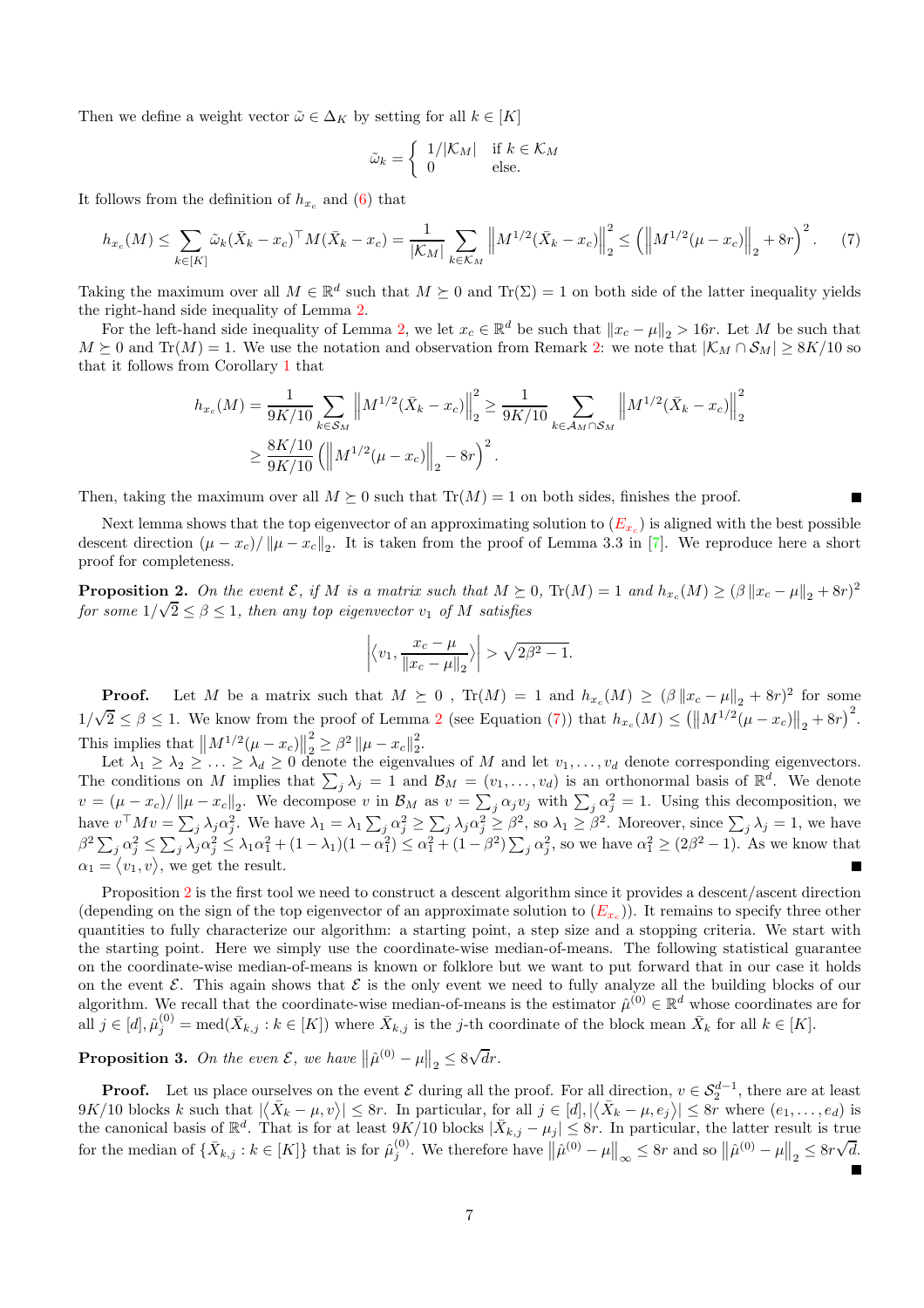Proposition [3](#page-6-2) guarantees that starting from the coordinate-wise Median-of-Means we are off by a  $\sqrt{d}$  proportional factor from the optimal rate r. This will play a key role to analyze the number of steps we need to reach  $\mu$  within the optimal rate r. Indeed, if we prove a geometric decay of the distance to  $\mu$  along the descent step then only  $\log d$ steps (up to a mutliplicative constants) would be enough to reach  $\mu$  by a distance at most of the order of r.

Let us now specify the step size we use at each iteration. At the current point  $x_c$  we compute a top eigenvector  $v_1$ of an approximating solution M to  $(E_{x_c})$  $(E_{x_c})$  $(E_{x_c})$  (i.e. M such that  $h_{x_c}(M) \ge (\beta ||x_c - \mu||_2 + 8r)^2$  for some  $1/\sqrt{2} \le \beta \le 1$ ). Next iteration is  $x_{c+1} = x_c - \theta_c v_1$  where the step size is

<span id="page-7-0"></span>
$$
\theta_c = -\text{Med}\left(\langle \bar{X}_k - x_c, v_1 \rangle : k \in [K] \right). \tag{8}
$$

П

In particular, since  $\theta_c v_1$  does not depend on the sign of  $v_1$  (the product  $\theta_c v_1$  is the same if we replace  $v_1$  by  $-v_1$ ), we do not care which top eigenvector of M we choose.

Let us now prove a geometric decay of the algorithm while  $x_c$  is far from  $\mu$ . Again, this result is proved on the event  $\mathcal{E}$ .

<span id="page-7-1"></span>**Proposition 4.** On the event  $\mathcal{E}$ , the following holds. Let  $x_c \in \mathbb{R}^d$  (be the current point of the algorithm). Assume that M is an approximating solution of  $(E_{x_c})$  $(E_{x_c})$  $(E_{x_c})$ : M is such that  $h_{x_c}(M) \geq (\beta \|x_c - \mu\|_2 + 8r)^2$  for some  $0.78 \leq \beta \leq 1$ and let  $v_1$  be one of its top eigenvector. Then, we have

$$
||x_{c+1} - \mu||_2^2 \le 0.8 ||x_c - \mu||_2^2 + 64r^2
$$

when  $x_{c+1} = x_c - \theta_c v_1$  for  $\theta_c$  defined in [\(8\)](#page-7-0).

**Proof.** Let us assume that the event  $\mathcal{E}$  holds up to the end of the proof. Let M be an approximating solution to  $(E_{x_c})$  $(E_{x_c})$  $(E_{x_c})$  such that  $h_{x_c}(M) \geq (\beta \|x_c - \mu\|_2 + 8r)^2$  for some  $0.78 \leq \beta \leq 1$  and let  $v_1$  be a top eigenvector of M.

In direction  $v_1$ , there are at least  $9K/10$  blocks such that  $|\langle \bar{X}_k - \mu, v_1 \rangle| \leq 8r$  hence on these blocks we also have

$$
|\theta_c - \langle x_c - \mu, v_1 \rangle| = |\text{Med}\left(\langle \mu - \bar{X}_k, v_1 \rangle : k \in [K] \right)| \leq \text{Med}\left(|\langle \mu - \bar{X}_k, v_1 \rangle| : k \in [K] \right) \leq 8r.
$$
 (9)

Let  $v = (\mu - x_c)/\|\mu - x_c\|_2$  denote the optimal normalized descent direction. We write  $v = \lambda_1 v_1 + \lambda_2 v_1^{\perp}$ where  $v_1^{\perp}$  is a normalized orthogonal vector to  $v_1$ . We have  $\lambda_1^2 + \lambda_2^2 = 1$  $\lambda_1^2 + \lambda_2^2 = 1$  $\lambda_1^2 + \lambda_2^2 = 1$  and it follows from Proposition 2 that  $|\lambda_1| = |\langle v_1, v \rangle| > \sqrt{2\beta^2 - 1}$ . We conclude that

$$
||x_{c+1} - \mu||_2^2 = ||x_c - \mu - \theta_c v_1||_2^2 = ||(\langle x_c - \mu, v_1 \rangle - \theta_c)v_1 + \langle x_c - \mu, v_1^{\perp} \rangle v_1^{\perp}||_2^2
$$
  
=  $(\langle x_c - \mu, v_1 \rangle - \theta_c)^2 + \langle x_c - \mu, v_1^{\perp} \rangle^2 \le (8r)^2 + \lambda_2^2 ||x_c - \mu||_2^2$ 

As  $\lambda_2^2 = 1 - \lambda_1^2 < 2 - 2\beta^2 < 0.8$  we get the result.

We now have almost all the building blocks to fully characterize the algorithm. The last and final step is to find a stopping rule. The idea we use to design such a rule is based on Proposition [4:](#page-7-1) we know that when the current point  $x_c$  is not in a  $\ell_2^d$ -neighborhood of  $\mu$  with a radius of the order of r then the  $\ell_2^d$ -distance between the next iteration  $x_{c+1}$ and  $\mu$  should be less than  $\sqrt{0.81}$  times the  $\ell_2^d$ -distance between  $x_c$  and  $\mu$ . We therefore have a geometric decay of the distance to  $\mu$  along the iterations until we reach  $\mu$  in a  $\ell_2^d$ -neighborhood of radius proportional to r. Starting from the coordinate-wise median(-of-means) which is in a  $8\sqrt{dr}$  neighborhood of  $\mu$ , we only have to do  $\log(8\sqrt{d})/\log(1/\sqrt{0.81})$ iterations to output a current point which is r-close to  $\mu$  w.r.t. the  $\ell_2^d$ -norm (see Proposition [3\)](#page-6-2).

We are now in a position to write an "almost final" pseudo-code of our algorithm. In the next section, we will dive a bit deeper in this pseudo-code (and in particular on the covering SDP algorithm used to construct an approximating solution to  $(E_{x_c})$  $(E_{x_c})$  $(E_{x_c})$  in order to provide a final pseudo-code together with its total running time.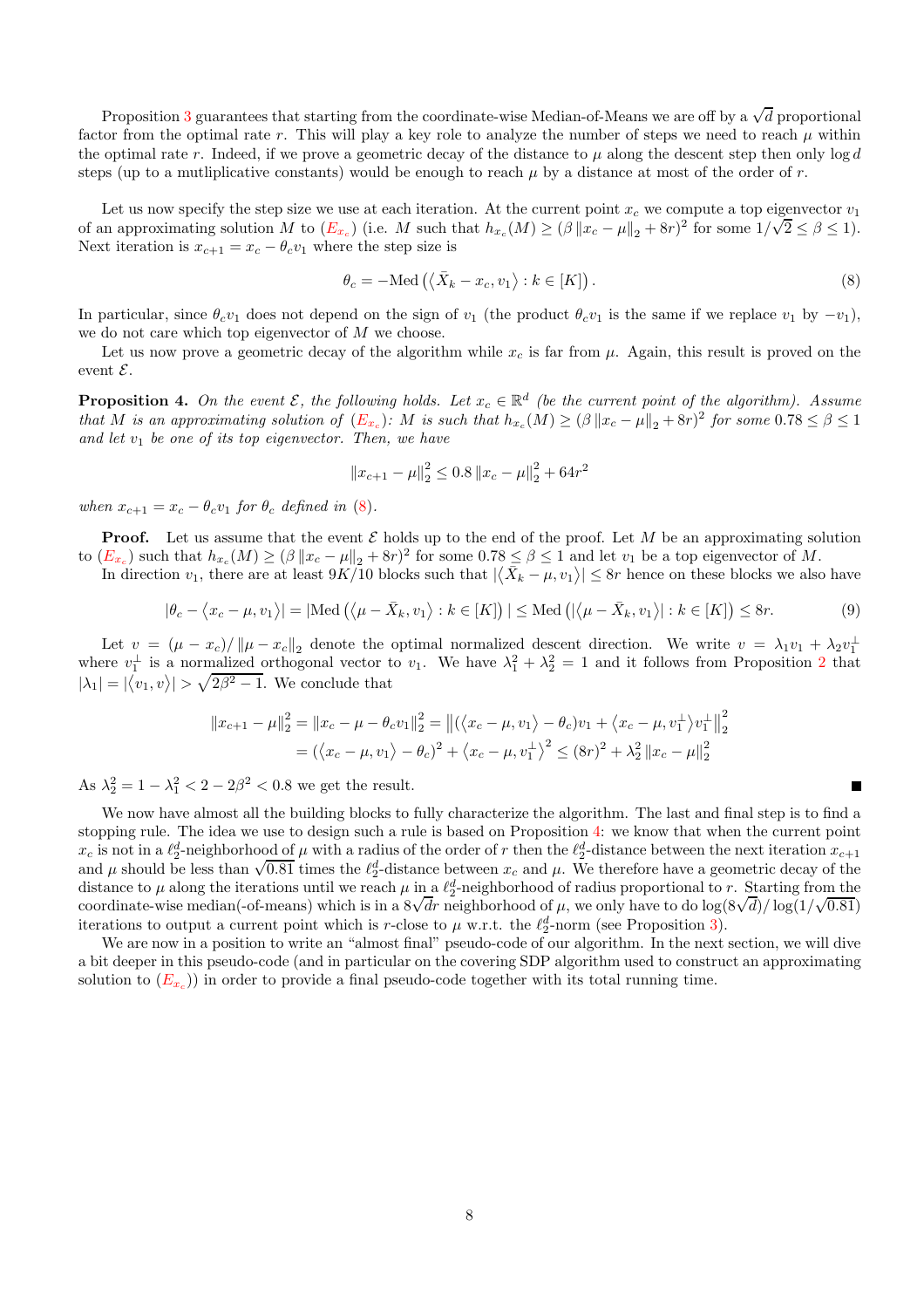<span id="page-8-1"></span>**input** :  $X_1, \ldots, X_N$  and a number K of blocks output: A robust subgaussian estimator of  $\mu$ 1 Construct an equipartition  $B_1 \sqcup \cdots \sqcup B_K = \{1, \cdots, N\}$ 2 Construct the K empirical means  $\bar{X}_k = (N/K) \sum_{i \in B_k} X_i, k \in [K]$ **3** Compute  $\hat{\mu}^{(0)}$  the coordinate-wise median-of-means and put  $x_c \leftarrow \hat{\mu}^{(0)}$ 4 for  $T = 1, 2, \cdots, \log(8\sqrt{d})/\log(1/\sqrt{0.81})$  do 5 Compute  $M_c$  an approximating solution to  $(E_{x_c})$  $(E_{x_c})$  $(E_{x_c})$  such that  $h_{x_c}(M_c) \ge (0.78 \|x_c - \mu\|_2 + 8r)^2$ 6 Compute  $v_1$  a top eigenvector of  $M_c$ 7 Compute a step size  $\theta_c = - \text{Med}(\langle \bar{X}_k - x_c, v_1 \rangle : k \in [K])$ 8 Update  $x_c \leftarrow x_c - \theta_c v_1$ 9 end 10 Return  $x_c$ 

**Algorithm 1:** "Almost final" pseudo-code of the robust sub-gaussian estimator of  $\mu$ 

Algorithm [1](#page-8-1) is "almost" our final algorithm. There is one last step we need to check carefully: given a current point  $x_c$  we need to find a way to construct  $M_c$  satisfying " $h_{x_c}(M_c) \ge (0.78 ||x_c - \mu||_2 + 8r)^{2n}$  without knowing r or  $\mu$ . This is the last issue we need to address in order to explain how step 5 from Algorithm [1](#page-8-1) can be realized in a fully data-dependent way in a good time. This issue is answered in the next section together with the computation of its running time.

## <span id="page-8-0"></span>4 Solving (approximatively) the SDP  $(E_{x_c})$  $(E_{x_c})$  $(E_{x_c})$

The aim of this section is to show that, on the event  $\mathcal{E}$ , it is possible to construct in reasonnable time a matrix  $M_c$  such that " $h_{x_c}(M_c) \ge (0.78 \|x_c - \mu\|_2 + 8r)^{2}$ " without any extra information than the data. To that end we construct in an efficient way an approximation solution to the optimization problem  $(E_{x_c})$  $(E_{x_c})$  $(E_{x_c})$  using covering SDP as in [\[7\]](#page-15-0). The main result of this section is the following.

<span id="page-8-2"></span>**Theorem 3.** Let  $u \in \mathbb{N}^*$ . On  $\mathcal{E}$ , for every  $x_c \in \mathbb{R}^d$  such that  $||x_c - \mu||_2 \ge 800r$ , we can either compute, in time  $\tilde{\mathcal{O}}(Kud)$ , with probability > 1 –  $(1/10)^{u+5}/\sqrt{d}$ :

• A matrix  $M_c$  such that

<span id="page-8-3"></span>
$$
h_{x_c}(M_c) \ge (0.78 \|x_c - \mu\|_2 + 8r)^2
$$

• Or directly a subgaussian estimate of  $\mu$ , using only the block means  $\bar{X}_1, \ldots, \bar{X}_K$  as inputs.

Theorem [3](#page-8-2) answers the last issue raised at the end of Section [3](#page-3-2) and provides the running time for step 5 of Algorithm [1.](#page-8-1) It therefore concludes the statement that there exists a fully data-driven robust subgaussian algorithm for the estimation of a mean vector under the only Assumption [1](#page-1-1) (the total running time of Algorithm [1](#page-8-1) is studied in Section [5\)](#page-12-2).

**Remark [3](#page-8-2).** Theorem 3 states that we either find an approximating solution  $M_c$  to  $(E_{x_c})$  $(E_{x_c})$  $(E_{x_c})$  or a good estimate of  $\mu$  (at the current point  $x_c$ ). As we will see in this section, this second case is degenerate as it is not the typical situation.

We now turn to the proof of Theorem [3.](#page-8-2) It is decomposed into several lemmas adapted from techniques developed by [\[7\]](#page-15-0) to approximately solve the semi-definite positive problem  $(E_{x_c})$  $(E_{x_c})$  $(E_{x_c})$  in polynomial time. To that end, we first introduce the following covering SDP

minimize 
$$
\text{Tr}(M') + ||y'||_1
$$
  
\nsubject to  $M' \succeq 0, y' \geq 0$ ,  
\n $\forall k \in [K], \ \rho(\bar{X}_k - x_c)^\top M'(\bar{X}_k - x_c) + 9K/10 \ y'_k \geq 1$  (C<sub>\rho</sub>)

where  $\rho > 0$  is some parameter that we will show how to fine-tune later. Then, we show that, for a good choice of ρ, we can turn a good approximation solution for  $(C_\rho)$  $(C_\rho)$  $(C_\rho)$  into a good approximation solution for  $(E_{x_c})$  $(E_{x_c})$  $(E_{x_c})$ .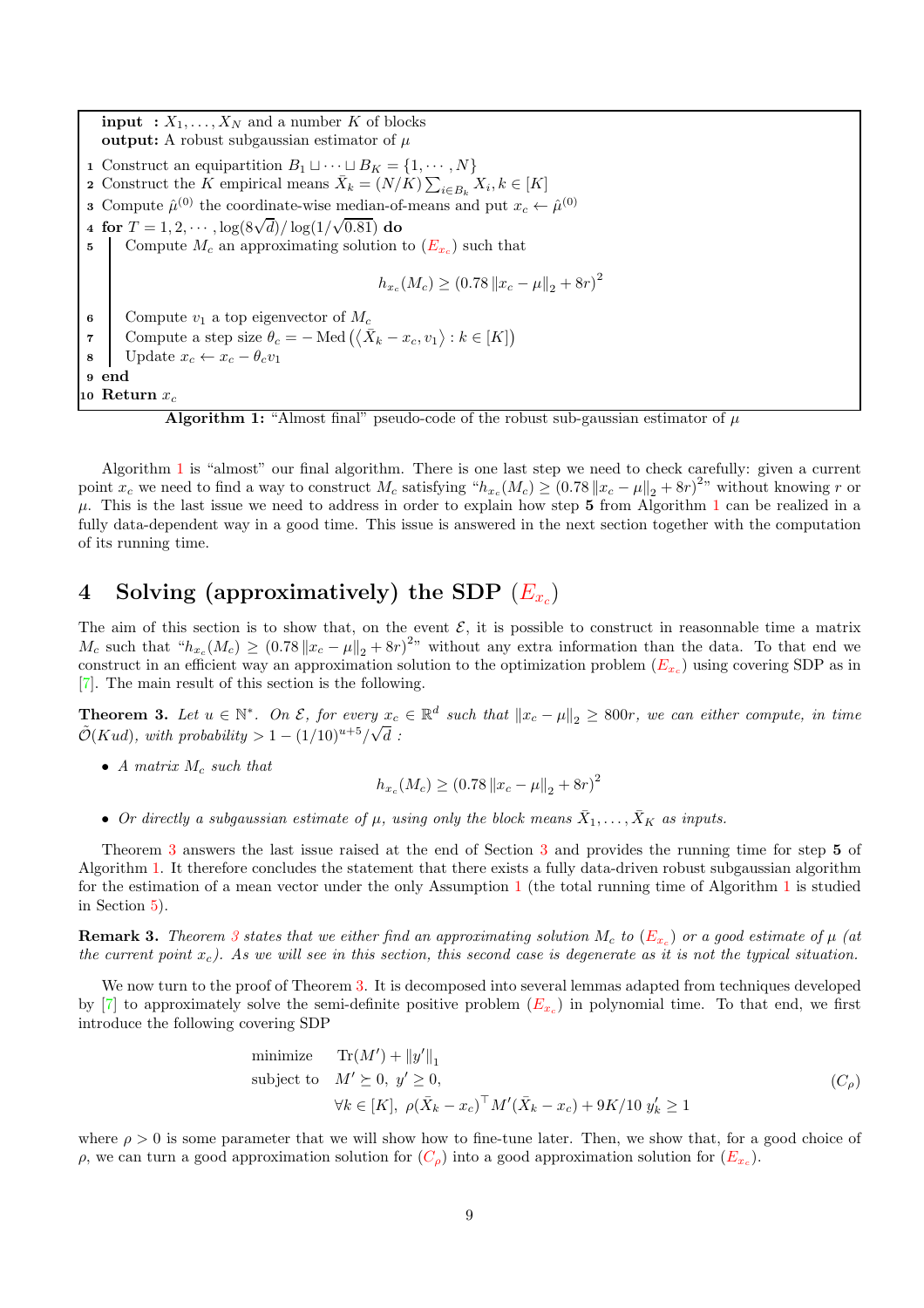We note  $q(\rho)$  the optimal objective value of  $(C_{\rho})$  $(C_{\rho})$  $(C_{\rho})$ . We begin with a first lemma that shows how to link the two optimization problems  $(E_{x_c})$  $(E_{x_c})$  $(E_{x_c})$  and  $(C_{\rho})$  $(C_{\rho})$  $(C_{\rho})$ . The proof can be found in Lemma 4.2 from [\[7\]](#page-15-0). We adapt it here for our purpose.

<span id="page-9-1"></span>**Lemma 3.** Let  $\rho > 0$ . From a feasible solution  $(M', y')$  for  $(C_\rho)$  $(C_\rho)$  $(C_\rho)$  that achieves  $Tr(M') + ||y'||_1 \leq 1$ , we can construct a feasible solution for  $(E_{x_c})$  $(E_{x_c})$  $(E_{x_c})$  with objective value  $\geq 1/\rho$  (and conversely).

**Proof.** We first note that the optimization problem  $(E_{x_c})$  $(E_{x_c})$  $(E_{x_c})$  is equivalent to the following one:

maximize 
$$
z - \frac{\|y\|_1}{9K/10}
$$
  
\nsubject to  $M \succeq 0$ , Tr $(M) = 1$ ,  $y \ge 0$ ,  $z \ge 0$   
\n $\forall k \in [K]$ ,  $(\bar{X}_k - x_c)^{\top} M (\bar{X}_k - x_c) + y_k \ge z$  (E<sub>x<sub>c</sub></sub>)

<span id="page-9-0"></span>П

Indeed, for a given  $M \succeq 0$  such that  $\text{Tr}(M) = 1$ , one can notice that the optimal value is achieved in  $(\tilde{E}_{x_c})$  $(\tilde{E}_{x_c})$  $(\tilde{E}_{x_c})$  for  $y_k = \max(0, z - (\bar{X}_k - x_c)^{\top} M(\bar{X}_k - x_c)), k \in [K]$  and  $z = \mathcal{Q}_{9/10} ((\bar{X}_k - x_c)^{\top} M (\bar{X}_k - x_c))$  the 9/10-th quantile of  $\{(\bar{X}_k - x_c)^\top M (\bar{X}_k - x_c) : k \in [K]\}\$ , so that  $z - ||y||_1 / (9K/10) = h_{x_c}(M)$  which gives the equivalence between  $(E_{x_c})$  $(E_{x_c})$  $(E_{x_c})$ and  $(\tilde{E}_{x_c})$  $(\tilde{E}_{x_c})$  $(\tilde{E}_{x_c})$ .

Then, once a feasible solution  $(M', y')$  for  $(C_\rho)$  $(C_\rho)$  $(C_\rho)$  that achieves  $Tr(M') + ||y'||_1 \leq 1$  is obtained, by taking  $M =$  $M'/\text{Tr}(M')$ ,  $z = 1/(\rho \text{Tr}(M'))$  and  $y = (9K/10)/(\rho \text{Tr}(M'))y'$ , we get the desired result (and the converse follows from inverting those relations).

From Lemma [3,](#page-9-1) it is enough to solve  $(C<sub>o</sub>)$  $(C<sub>o</sub>)$  $(C<sub>o</sub>)$  – for a good choice of  $\rho$  – to find a good approximating solution for  $(E_{x_c})$  $(E_{x_c})$  $(E_{x_c})$ . It therefore remains to find such a good  $\rho$ . To do so, we rely on the next two lemmas. The first one is adapted from Lemma 4.3 in  $[7]$ .

<span id="page-9-2"></span>**Lemma 4.** For every  $\rho > 0$  and every  $\alpha \in (0,1)$ ,  $g((1-\alpha)\rho) \geq g(\rho) \geq (1-\alpha)g((1-\alpha)\rho)$ .

**Proof.** A feasible pair  $(M', y')$  for  $(C_{(1-\alpha)\rho})$  is feasible for  $(C_{\rho})$ , which gives the first inequality. If  $(M', y')$  is a feasible pair for  $(C_\rho)$ , then  $(M'/(1-\alpha), y'/(1-\alpha))$  is a feasible pair for  $(C_{(1-\alpha)\rho})$ , which gives the second inequality.

It follows from Lemma [4,](#page-9-2) that g is continuous, non increasing, and (from Lemma [3,](#page-9-1) using both sides of the implication, we have that  $g(\rho) \leq 1$  iff  $1/\rho \geq OPT_{x_c}$  that  $g(1/OPT_{x_c}) = 1$ . So in order to find a good solution, we must find a  $\rho$  such that  $g(\rho)$  is as close to 1 as possible. Unfortunately, we do not know how to solve  $(C_{\rho})$  $(C_{\rho})$  $(C_{\rho})$  exactly for a given  $\rho > 0$ , but we can compute efficiently a good approximation  $(M', y')$  and a top eigenvector of M' thanks to the following result which can be found in [\[33\]](#page-16-1) and is detailed in [\[7\]](#page-15-0) (see Section 4 and Remark 3.4).

<span id="page-9-3"></span>**Lemma 5.** [[\[33\]](#page-16-1)] Let  $u \ge 1$  be an integer. For every  $\rho > 0$  and every fixed  $\eta > 0$ , we can find with probability  $> 1-(1/10)^{u+10}/d$  a feasible solution to  $(C_\rho)$  $(C_\rho)$  $(C_\rho)$  that is  $\eta$ -close to the optimal, that is to say a feasible pair  $(M',y')$ so that  $\text{Tr}(M') + ||y'||_1 \leq (1 + \eta)g(\rho)$  in time  $\tilde{\mathcal{O}}(uKd)$ . Moreover, it is possible to find a top eigenvector of M' in  $\mathcal{O}(Kd)$ .

We compute  $(u + 3 \log(d) + 10)$  times independently the (randomized) algorithm from [\[33\]](#page-16-1) that has a runtime of  $\mathcal{O}(Kd)$  and that outputs an  $\eta$ -close feasible solution with probability 9/10. By taking the largest of the output's objective value, we have an  $\eta$ -close feasible solution with probability  $1-(1/10)^{u+3\log(d)+10}$ , in time  $\mathcal{O}(uKd)$ , proving Lemma [5.](#page-9-3) Let us call  $ALG_\rho$  the algorithm from Lemma [5,](#page-9-3) that takes as input  $((\bar{X}_k)_{k=1}^K, x_c, \rho, \eta, u)$  and returns a feasible pair  $(M', y')$  for  $(C_\rho)$  $(C_\rho)$  $(C_\rho)$  satisfying  $Tr(M') + ||y'||_1 \le (1+\eta)g(\rho)$  in  $\tilde{\mathcal{O}}(uKd)$ , with probability  $> 1-(1/10)^{u+10}/d$ . Next, in order to find a good  $\rho$ , we have to get some additional information on the function g. We will get it on the event  $\mathcal{E}.$ 

<span id="page-9-4"></span>**Lemma 6.** On the event  $\mathcal{E}$ , for all  $x_c \in \mathbb{R}^d$ , if  $||x_c - \mu||_2 > 8r$  then

$$
g(\rho) \leq \frac{1}{\rho \ OPT_{x_c}} \left( 1 + \rho OPT_{x_c} \left( \frac{9(\|x_c - \mu\|_2 + 8r)^2}{8(\|x_c - \mu\|_2 - 8r)^2} - 1 \right) \right).
$$

**Proof.** We use the same notation as in the proof of Lemma [3.](#page-9-1) For any  $\nu > 0$ , we can choose a triplet  $(z, y, M)$  feasible for  $(\tilde{E}_{x_c})$  $(\tilde{E}_{x_c})$  $(\tilde{E}_{x_c})$  such that  $z - ||y||_1/(9K/10) > OPT_{x_c} - \nu$ . On the event  $\mathcal{E}$ , Lemma [2](#page-5-1) yields  $OPT_{x_c} >$  $(8/9)(||x_c - \mu||_2 - 8r)^2$  and we have from Corollary [1](#page-4-1) that

$$
z = Q_{9/10} \left( (\bar{X}_k - x_c)^{\top} M (\bar{X}_k - x_c) \right) = Q_{9/10} \left( \left\| M^{1/2} (\bar{X}_k - x_c) \right\|_2 \right) \le \left( \left\| M^{1/2} (x_c - \mu) \right\|_2 + 8r \right)^2 \le (\|x_c - \mu\|_2 + 8r)^2
$$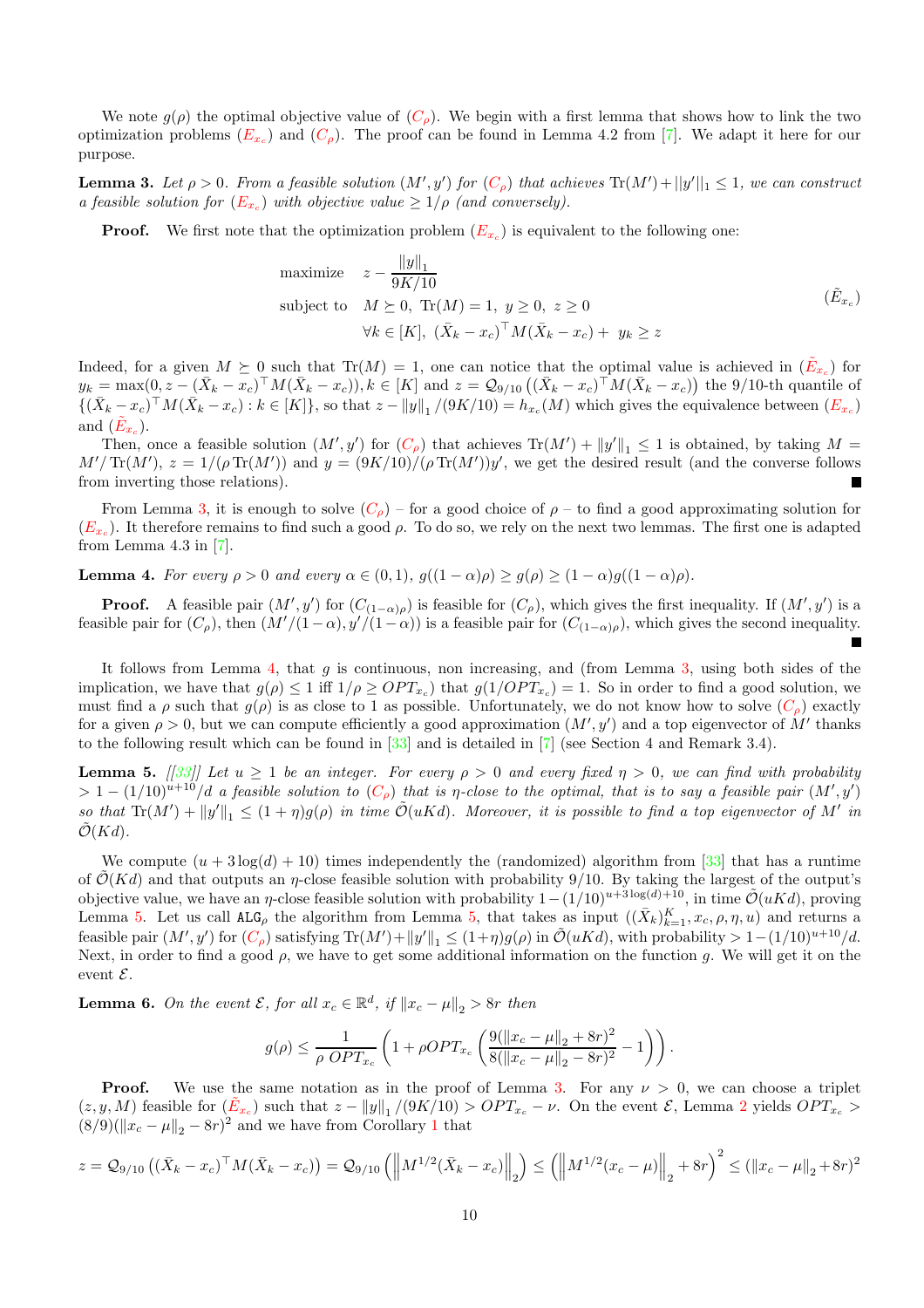because  $M \succeq 0$  and  $\text{Tr}(M) = 1$ . Let  $M' = M/(\rho z)$ ,  $y' = y/[z(9K/10)]$ . We have

$$
g(\rho) \le \text{Tr}(M') + ||y'||_1 \le \frac{1 + \rho ||y||_1 / (9K/10)}{\rho z} \n< \frac{1 + \rho(z - OPT_{x_c} + \nu)}{\rho z} \le \frac{1 + \rho \nu + \rho OPT_{x_c} \left(\frac{9(||x_c - \mu||_2 + 8r)^2}{8(||x_c - \mu||_2 - 8r)^2} - 1\right)}{\rho (OPT_{x_c} - \nu)}.
$$

By taking  $\nu \to 0$ , we get the result.

**Proof of Theorem [3.](#page-8-2)** Let us place ourselves on the event  $\mathcal{E}$  so that we can apply Lemma [6.](#page-9-4) Let  $x_d \in \mathbb{R}^d$  and assume that  $||x_c - \mu||_2 > 800r$ . It follows from Lemma [6](#page-9-4) that  $g(\rho) \le 1/(\rho OPT_{x_c}) + 0.171$ . Therefore, if we can find a  $\rho$  such that  $g(\rho) \geq 1 - \epsilon + 0.171$  for some  $0 < \epsilon < 1$ , then necessarily  $1/\rho \geq OPT_{x_c}(1-\epsilon)$ . Let us take  $\epsilon = 0.173$ , and  $\eta = 0.0001$ . Then if  $\mathsf{ALG}_{\rho}$  returns, a feasible pair  $(M', y')$  for  $(C_{\rho})$  $(C_{\rho})$  $(C_{\rho})$  so that  $0.9981 \leq \text{Tr}(M') + ||y'||_1 \leq 1$ , then, since  $0.9981 > 1.0001 \times 0.998 = (1 + \eta)(1 - \epsilon + 0.171)$  we will know that, with probability  $> 1 - (1/10)^{u+10}/d$ ,

$$
(1 + \eta)g(\rho) \ge \text{Tr}(M') + ||y'||_1 \ge (1 + \eta)(1 - \epsilon + 0.171)
$$

hence  $1/\rho \geq OPT_{x_c}(1-\epsilon)$ , and by Lemma [3,](#page-9-1) we can construct a feasible solution  $M_c$  for  $(E_{x_c})$  $(E_{x_c})$  $(E_{x_c})$  with objective value satisfying  $h_{x_c}(M_c) \geq OPT_{x_c}(1-\epsilon)$ . Next, using Lemma [2,](#page-5-1) we obtain that when  $||x_c - \mu||_2 \geq 800r$ 

$$
h_{x_c}(M_c) \ge OPT_{x_c}(1-\epsilon) \ge (1-\epsilon)(8/9) \left( \|x_c - \mu\|_2 - 8r \right)^2 \ge (0.78 \|x_c - \mu\|_2 + 8r)^2
$$

for  $\epsilon = 0.173$ , solving step 5 from Algorithm [1.](#page-8-1)

Therefore, it only remains to show how to find a  $\rho$  such that  $ALG_\rho$  returns a pair  $(M', y')$  (feasible for  $(C_\rho)$  $(C_\rho)$  $(C_\rho)$ ) satisfying  $0.9981 \leq Tr(M') + ||y'||_1 \leq 1$ . We do it first by assuming that we have access to an initial  $\rho_0$  such that ALG<sub>p0</sub> returns a feasible pair  $(M', y')$  for  $(C_{\rho})$  $(C_{\rho})$  $(C_{\rho})$  (for  $\rho = \rho_0$ ) so that  $Tr(M') + ||y'||_1 \leq 1$  and to a maximal number T of iterations (we will also see later how to choose such  $\rho_0$  and T). The following algorithm (which is a binary search)  $\text{taking as input } (\bar{X}_1,\ldots,\bar{X}_K,x_c,\rho_0,u,T) \text{ returns a feasible pair } (M',y') \text{ for } (C_\rho) \text{ so that } 0.9981 \leq \text{Tr}(M') + \|y'\|_1 \leq 1$  $\text{taking as input } (\bar{X}_1,\ldots,\bar{X}_K,x_c,\rho_0,u,T) \text{ returns a feasible pair } (M',y') \text{ for } (C_\rho) \text{ so that } 0.9981 \leq \text{Tr}(M') + \|y'\|_1 \leq 1$  $\text{taking as input } (\bar{X}_1,\ldots,\bar{X}_K,x_c,\rho_0,u,T) \text{ returns a feasible pair } (M',y') \text{ for } (C_\rho) \text{ so that } 0.9981 \leq \text{Tr}(M') + \|y'\|_1 \leq 1$ (when T is large enough). This is simply due to the fact that g is continuous, non increasing,  $g(0) = 10/9 > 1$  and  $g(\rho) \leq 2/8$  when  $\rho \to +\infty$  and  $||x_c - \mu||_2 > 800r$  (because of Lemma [6\)](#page-9-4). For this to work, we need that for each iteration, ALG<sub>p</sub> returns a feasible pair  $(M', y')$  for  $(C_p)$  $(C_p)$  $(C_p)$  (for  $\rho = \rho_0$ ) so that  $Tr(M') + ||y'||_1 \leq (1 + 0.0001)g(\rho)$ . We will suppose that it is the case for the rest of the proof. By union bound, this happens with probability at least  $> 1 - T(1/10)^{u+10}/d$ 

<span id="page-10-0"></span> $\textbf{input} \hspace{2mm} : \bar{X}_1, \dots, \bar{X}_K, \, x_c, \, \rho_0,$ u,  $T$ output: A feasible pair  $(M', y')$  for  $(C_{\rho})$  $(C_{\rho})$  $(C_{\rho})$  satisfying  $0.9981 \leq \text{Tr}(M') + ||y'||_1 \leq 1$  $1 \rho_m \leftarrow 0, \rho_M \leftarrow \rho_0, V \leftarrow \texttt{ALG}_{\rho_0}(u), i \leftarrow 0$ 2 while  $V \notin [0, 9981, 1]$  and  $i < T$  do<br>
3 if  $V < 0.9981$  then if  $V < 0,9981$  then 4  $\rho_M \leftarrow (\rho_M + \rho_m)/2$ <sup>5</sup> end <sup>6</sup> else  $\begin{array}{c|c}\n\mathbf{7} & \mathbf{0} & \rho_m \leftarrow (\rho_M + \rho_m)/2 \\
\mathbf{8} & \mathbf{end}\n\end{array}$ end 9  $V \leftarrow objective(\mathtt{ALG}_{\frac{\rho_m+\rho_M}{2}}(u))$  ,  $i \leftarrow i+1$ 10 end 11  $\mathrm{Return \ ALG}_{\frac{\rho m + \rho_M}{2}(u)}$ 

Algorithm 2: The BinarySearch algorithm to find a  $\rho$  so that ALG<sub>p</sub> returns a pair  $(M', y')$  (feasible for  $(C_\rho)$  $(C_\rho)$  $(C_\rho)$ ) satisfying  $0.9981 \leq \text{Tr}(M') + ||y'||_1 \leq 1.$ 

If we can find a  $\rho_0$  (such that  $ALG_{\rho_0}$  returns a feasible pair  $(M', y')$  for  $(C_\rho)$  $(C_\rho)$  $(C_\rho)$  so that  $Tr(M') + ||y'||_1 \leq 1$ ) and a large enough number of iterations T in BinarySerach, Algorithm [2](#page-10-0) returns a feasible pair  $(M', y')$  for  $(C_\rho)$  $(C_\rho)$  $(C_\rho)$  from which we can construct an approximating solution  $M_c$  for  $(E_{x_c})$  $(E_{x_c})$  $(E_{x_c})$  with objective value  $h_{x_c}(M_c)$  larger than  $(0.78 \|x_c - \mu\|_2 + 8r)^2$ whenever  $||x_c - \mu||_2 \ge 800r$ . This is exactly what we expect in step 5 of Algorithm [1.](#page-8-1) Next, the last and final step that remains to be explained is to show how one can get such a  $\rho_0$  and T using only the block means  $(\bar{X}_k)_{k=1}^K$  in  $\mathcal{O}(Nd + uKd)$ .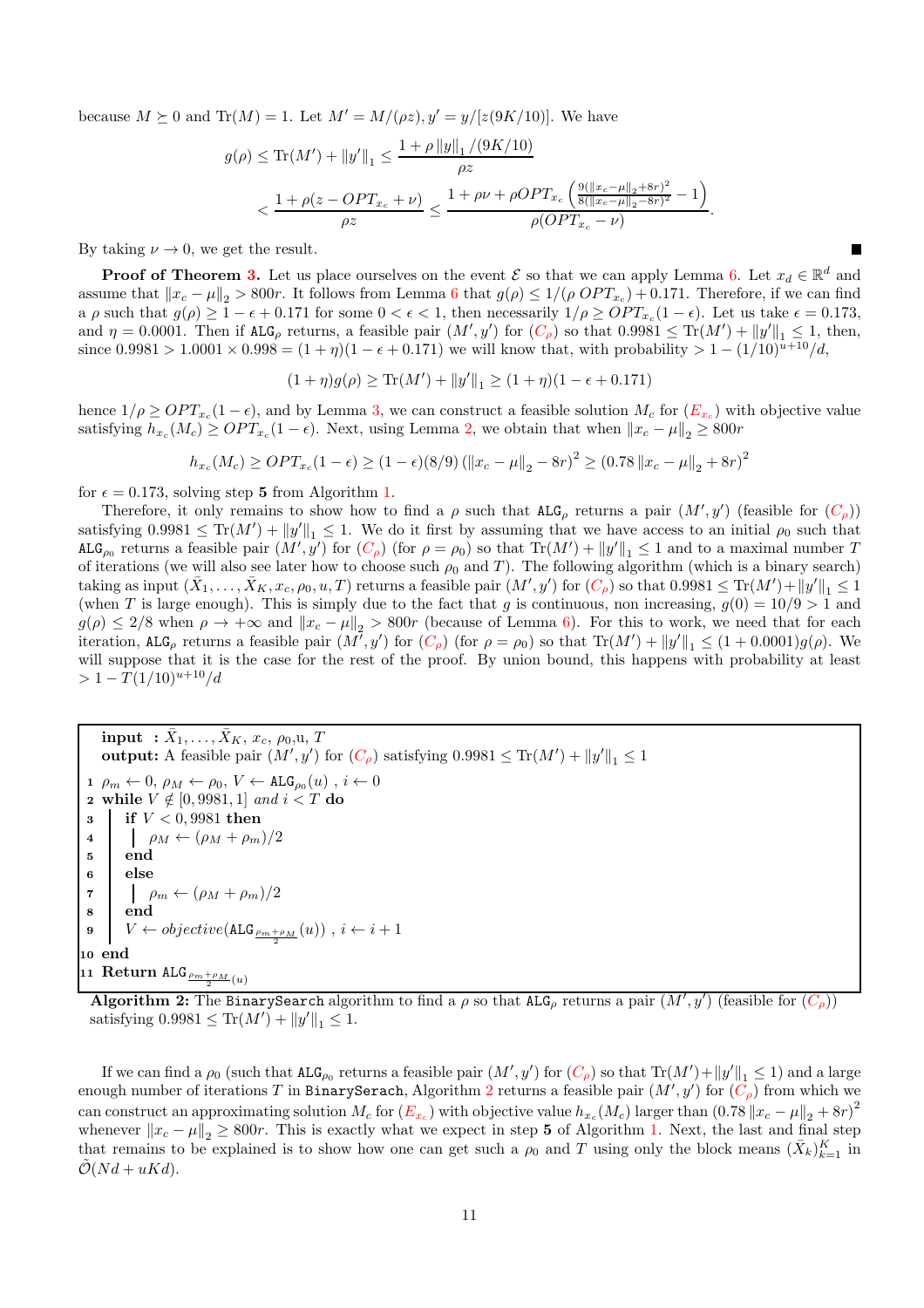Let us consider  $\hat{\mu}^{(0)}$  the coordinate-wise median(-of-means) and let us define  $\delta = \text{Med}(\|\bar{X}_k - \hat{\mu}^{(0)}\|_2 : k \in [K])$ – both quantities can be computed in  $\tilde{\mathcal{O}}(Kd)$ . On the event  $\mathcal{E}$ , it follows from Corollary [1](#page-4-1) (for  $M = I_d/d$ ) and Proposition [3](#page-6-2) that  $\delta \le 16\sqrt{d} \times r$ . So if one takes  $\rho_0 = d/\delta^2 \ge 1/[(16)^2 r^2]$  $\rho_0 = d/\delta^2 \ge 1/[(16)^2 r^2]$  $\rho_0 = d/\delta^2 \ge 1/[(16)^2 r^2]$ , and if  $||x_c - \mu||_2 > 800r$ , Lemma 2 and Lemma [6](#page-9-4) guarantee that  $OPT_{x_c} \ge (8/9) (||x_c - \mu||_2 - 8r)^2 \ge (8/9)(792)^2 r^2$  and so

$$
g(\rho_0) \le \frac{1}{\rho \ OPT_{x_c}} + 0.171 \le \frac{16^2}{(8/9)(792)^2} + 0.171 < 0.18
$$

so  $ALG_{\rho_0} \leq (1 + \eta)g(\rho) < 1.0001 \times 0.18 < 1$  (for the same choice of  $\eta = 0.0001$ ).

Now we tackle the question of the number  $T$  of iterations, which is crucial for the runtime. We know from Lemma [4](#page-9-2) and Lemma [6](#page-9-4) that the interval I of all  $\rho$ 's such that  $0.9981 \leq objective(\text{ALG}_{\rho}) \leq 1$  is at least of size  $0.001/OPT_{x_c}$  when  $||x_c - \mu||_2 > 800r$ . Indeed, since  $g(\rho) \leq objective(\text{ALG}_{\rho}) \leq (1 + \eta)g(\rho)$ , if  $\rho$  is such that  $0.9981 \leq$  $g(\rho) \leq 1/(1 + \eta)$  then 0.9981  $\leq$  objective(ALG<sub>p</sub>)  $\leq$  1. Now, if we let  $\rho_1 > 0$  and  $0 < \alpha < 1$  be such that  $g(\rho_1) = 0.9981$  and  $g((1 - \alpha)\rho_1) = 1/(1 + \eta)$  the interval I is at least of size  $\alpha \rho_1$ . Moreover, from Lemma [4](#page-9-2) we have  $1/(1+\eta) \le g((1-\alpha)\rho_1) \le g(\rho_1)/(1-\alpha)$  and so  $0.9981 = g(\rho_1) \ge (1-\alpha)/(1+\eta)$ , i.e.  $\alpha \ge 1 - 0.9981(1+\eta) > 0.001$ . Finally, since  $g(\rho_1) \leq 1$ ,  $g(1/OPT_{x_c}) = 1$  and g is non-increasing, we conclude that  $\rho_1 \geq 1/OPT_{x_c}$  and so the length of I is at least  $\alpha \rho_1 \geq 0.001/OPT_{x_c}$ .

So, in the case where  $||x_c - \mu||_2 > 800r$ ,  $\log_2(\rho_0 \times OPT_{x_c}/0.001)$  iterations are enough to insure that BinarySearch outputs  $(M', y')$  (from  $\text{ALG}_{\rho}$  for a well-chosen  $\rho$ ) feasible for  $(C_{\rho})$  $(C_{\rho})$  $(C_{\rho})$  and such that  $0.9981 \leq \text{Tr}(M') + ||y'||_1 \leq 1$ . Moreover, on the event E it is possible to show that for all iterations  $x_c$  along the algorithm we have  $||x_c - \mu||_2 < C\sqrt{dr}$ for a constant  $C \leq 800$  (we may take that as an induction hypothesis for the firsts iterates  $x_c$ , and the proof of Theorem [2](#page-3-0) below in Section [5](#page-12-2) shows that it will still holds for  $x_{c+1}$ ). So if  $\delta > r/d$  then  $\rho_0 < d^3/r^2$ , and since  $OPT_{x_c} < (C^2d + 8)r^2$  (this follows from Lemma [2\)](#page-5-1), the binary search ends in time  $T = \log_2(\tilde{C}d^4)$  with  $\tilde{C} < 10^6$ .

Thus, if the binary search has not ended in that time, we have either  $\delta < r/d$  (which is a degenerate case) or  $||x_c - \mu||_2 < 800r$  (or both). If  $||x_c - \mu||_2 > 800r$  and  $\delta < r/d$ , then, taking  $\rho_1 = 1/(d\delta)^2$ , we have, by Lemma [6,](#page-9-4) ALG<sub>p1</sub> < 1/2. So, if we can not end our binary search in time  $\log_2(\tilde{C}d^4)$ , we compute ALG<sub>1/(dδ)</sub>: if this gives something smaller than 1, that means that  $1/(d\delta)^2 > 1/OPT_{xc} \Rightarrow \delta < \sqrt{(C^2d+8)}r/d < (C+1)r/\sqrt{d}$ . We notice that on  $\mathcal{E}, \|\hat{\mu}^{(0)} - \mu\|_2 < \delta + 8r$ , so if  $\text{ALG}_{1/(d\delta)^2} < 1$ , then  $\hat{\mu}^{(0)}$  is a good estimate for  $\mu$ . If on the contrary we have  $\texttt{ALG}_{\rho_1} > 1$ , it means that  $||x_c - \mu||_2 < 800r$ , so we stop the algorithm and return  $x_c$ .

Let us write now in pseudo-code the procedure we just described. This is an algorithm, named SolveSDP, running in  $\tilde{\mathcal{O}}(Kud)$  which takes as inputs  $\bar{X}_1, \ldots, \bar{X}_K, x_c, u$  and which outputs, on the event  $\mathcal{E}$ , with probability  $> 1 - \log(\tilde{C}d^4)(1/10)^{u+10}/d$ , for every  $x_c \in \mathbb{R}^d$  such that  $||x_c - \mu||_2 \ge 800r$  either a matrix  $M_c$  such that

$$
h_{x_c}(M_c) \ge (0.78 \|x_c - \mu\|_2 + 8r)^2
$$

or a subgaussian estimate of  $\mu$ . It therefore describes step 5 from Algorithm [1.](#page-8-1)

```
input : \bar{X}_1, \ldots, \bar{X}_K, x_c and u
    output: A feasible solution for E_{x_c})1 Compute \hat{\mu}^{(0)}, compute \delta2 T \leftarrow \log(\tilde{C}d^4), \rho_0 \leftarrow d/\delta^2\mathbf{s} \left( M', y' \right) \leftarrow \text{BinarySearch}(T, \rho_0)4 if \text{Tr}(M') + ||y||_1 \in [0, 9981, 1] then
 \mathbf{5} \quad \big| \quad M \leftarrow M'/\operatorname{Tr}(M')6 Return (True, M)
 7 end
 8 else
 9 if ALG_{1/(d\delta)^2} < 1 then
10 Return (False, \hat{\mu}^{(0)})
11 end
12 else
13 | Return (False, x_c)
14 end
15 end
```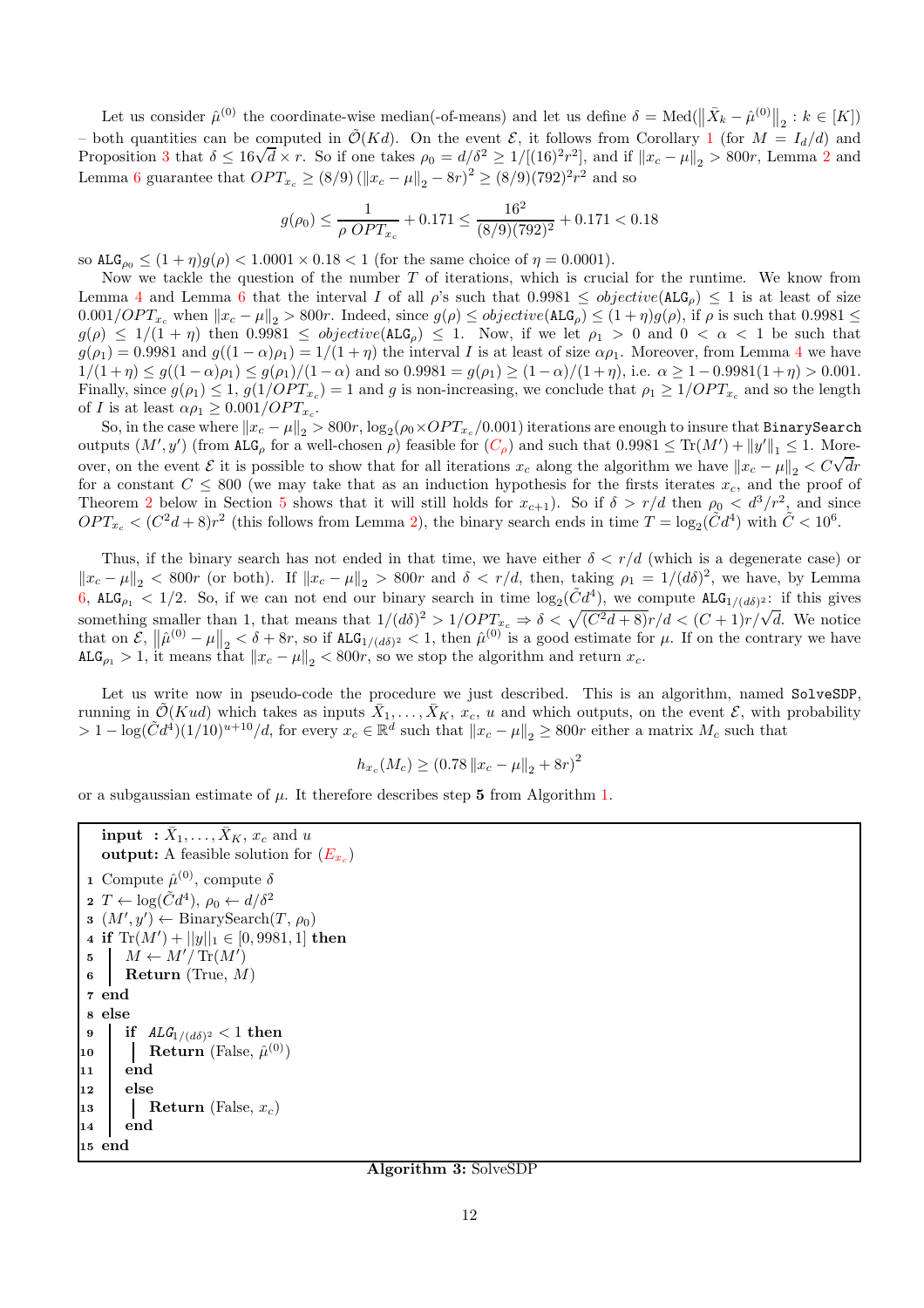<span id="page-12-0"></span>**Remark 4.** [Two advantages of block means] During the whole algorithm, we solve the program  $(C<sub>o</sub>)$  $(C<sub>o</sub>)$  $(C<sub>o</sub>)$  up to a factor  $(1+n)$  where n is fixed (here we take it equal to 0.0001). This differs crucially from the work of [\[7\]](#page-15-0) where n depends on the fraction of outliers, which decreases the performance of the algorithm in Lemma [5,](#page-9-3) the true runnnig time being  $\mathcal{O}(Kd/Poly(\eta))$ . This is another advantages of using the mean blocks instead of the data themselves. Indeed, using blocks of data, we work with a constant fraction of corrupted blocks (we took it equal to  $1/10$ ), therefore the approximation parameter used to approximately solved  $(C_\rho)$  $(C_\rho)$  $(C_\rho)$  can be taken equal to a constant (we took it equal to  $\eta = 0.0001$ ) unlike  $|\hat{\gamma}|$  where  $\eta$  depends on  $\epsilon = |\mathcal{O}|/N$ . Taking the block means has therefore two advantages: a stochastic one, which is to exhibit a subgaussian behavior for  $9K/10$  blocks even under a  $L_2$ -moment assumption and a computational one, which is to make the proportion of corrupted blocks constant.

#### <span id="page-12-2"></span>5 The final algorithm and its computational cost: proof of Theorem [2.](#page-3-0)

We are now in a position to fully describe our robust subgaussian descent algorithm running in  $\mathcal{O}(Nd + uKd)$ . One may check that its construction is fully data-dependent, in particular, we do not need to know the value of r or the proportion of outliers.

<span id="page-12-1"></span>**input** :  $X_1, \ldots, X_N$  and  $K \in [N]$  and  $u \in \mathbb{N}^*$ output: A robust subgaussian estimator of  $\mu$ 1 Construct an equipartition  $B_1 \sqcup \cdots \sqcup B_K = \{1, \cdots, N\}$ 2 Construct the K empirical means  $\bar{X}_k = (N/K) \sum_{i \in B_k} X_i, k \in [K]$ **3** Compute  $\hat{\mu}^{(0)}$  the coordinate-wise median 4  $x_c \leftarrow \hat{\mu}^{(0)}$ , Bool ← True,  $T \leftarrow 0$ 5 while *Bool and*  $T < \log(8\sqrt{d})/\log(1/0.81)$  do 6 Bool,  $A \leftarrow \text{SolveSDP}(\bar{X}_1, \ldots, \bar{X}_K, x_c)$ <sup>7</sup> if Bool then  $\begin{array}{c|c} \mathbf{8} & M \leftarrow A \\ \mathbf{9} & \text{Commut} \end{array}$ Compute  $v_1$  a top eigenvector of  $M_c$ 10 Compute a step size  $\theta_c = - \text{Med}(\langle \bar{X}_k - x_c, v_1 \rangle : k \in [K])$ 11 Update  $x_c \leftarrow x_c - \theta_c v_1$ <br>12  $T \leftarrow T + 1$  $T \leftarrow T + 1$  $13$  end  $14$  else  $\begin{array}{c|c} \n\mathbf{15} & x_c \leftarrow A \\
\mathbf{16} & \mathbf{end} \n\end{array}$ end <sup>17</sup> end 18 Return  $x_c$ 

Algorithm 4: Final Algorithm: covSDPofMeans

**Proof of Theorem [2.](#page-3-0)** From Theorem [3,](#page-8-2) we know that on  $\mathcal{E}$ , when,  $||x_c - \mu||_2 > 800r$ , we get, with probability  $> 1-(1/10)^{u+5}/\sqrt{d}$ , an  $M_c$  so that  $h_{x_c}(M_c) \ge (0.8 \|x_c - \mu\|_2 + 8r)^2$  (or directly a subgaussian estimate, in which case our work is done). Proposition [4,](#page-7-1) states that in that case  $||x_{c+1} - \mu||_2^2 \le 0.8 ||x_c - \mu||_2^2 + 64r^2 \le 0.81 ||x_c - \mu||_2^2$  $\frac{2}{2}$ . So we have a geometric decays and Proposition [3](#page-6-2) guarantees that our starting point is at most  $8\sqrt{d}r$  far away from the mean so that in at most  $\log(8\sqrt{d})/\log(1/0.81)$  steps the algorithm outputs its current point which is r-close to  $μ$ , with probability > 1 – (1/10)<sup>u+5</sup> log(8 $\sqrt{d}$ )/(log(1/0.81)) $\sqrt{d}$ ) > 1 – (1/10)<sup>u</sup> (by union bound).

The last thing to do is to control what happens when  $||x_c - \mu||_2 < 800r$ . Then, we have no guarantees on  $v_1$ , but using the similar argument as in the proof of Proposition [4](#page-7-1) we know that

$$
|\theta_c - \langle x_c - \mu, v_1 \rangle| = |\text{Med}\left(\langle \mu - \bar{X}_k, v_1 \rangle : k \in [K]\right)| \leq \text{Med}\left(|\langle \mu - \bar{X}_k, v_1 \rangle| : k \in [K]\right) \leq 8r
$$
 (10)

and (for some  $v_1^{\perp}$  a normalized orthogonal vector to  $v_1$ )

$$
||x_{c+1} - \mu||_2^2 = ||x_c - \mu - \theta_c v_1||_2^2 = ||(\langle x_c - \mu, v_1 \rangle - \theta_c)v_1 + \langle x_c - \mu, v_1^{\perp} \rangle v_1^{\perp}||_2^2
$$
  
=  $(\langle x_c - \mu, v_1 \rangle - \theta_c)^2 + \langle x_c - \mu, v_1^{\perp} \rangle^2 \le (8r)^2 + ||x_c - \mu||_2^2$ .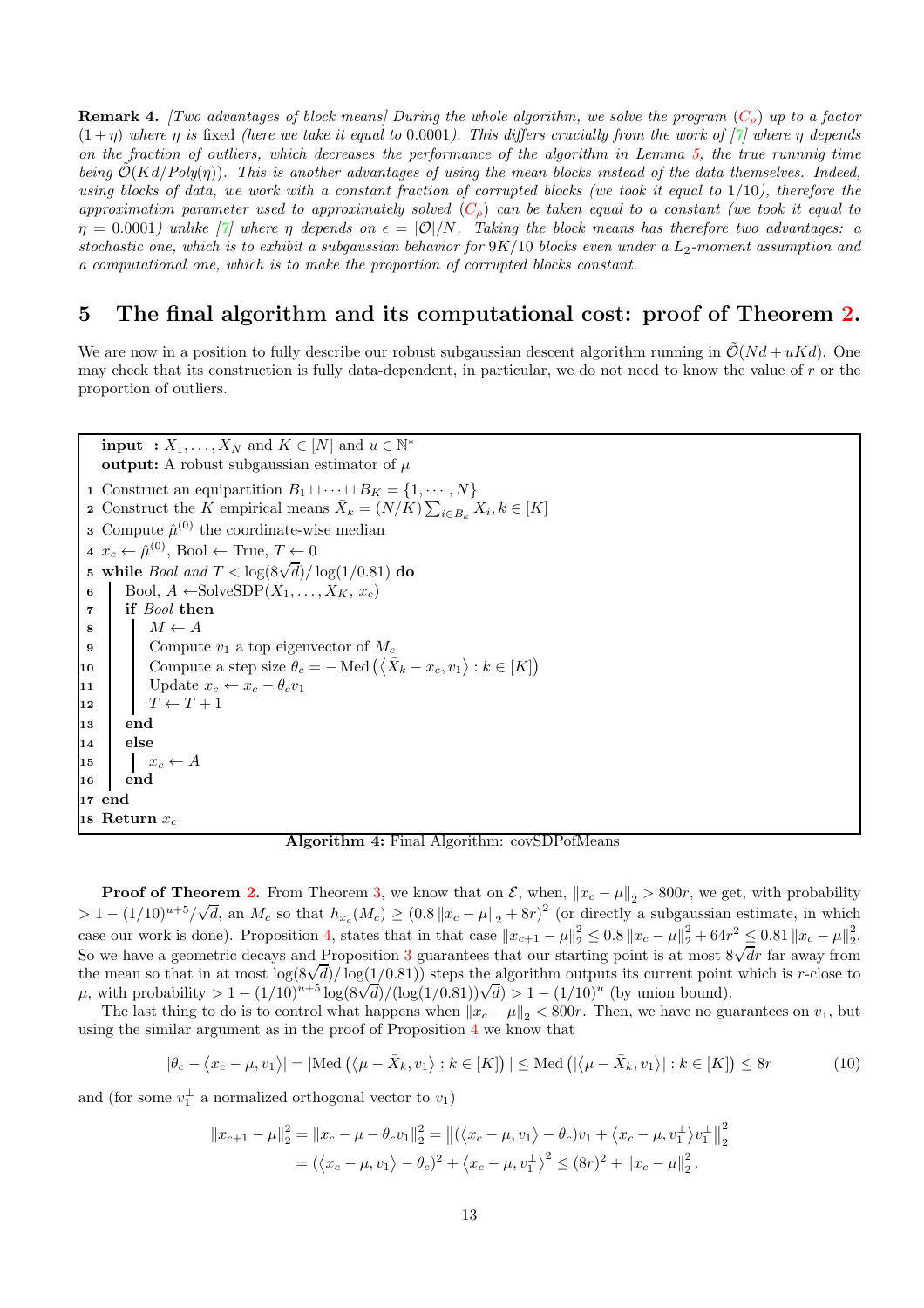Hence,  $||x_{c+1} - \mu||_2 \le (8r) + ||x_c - \mu||_2$ . Therefore, in the worst case scenario where  $||x_c - \mu||_2 > 800r$  at the last iteration, the algorithm outputs the next iteration  $\hat{\mu}_K = x_{c+1}$  so that  $\|\hat{\mu}_K - \mu\|_2 \leq 808r$ .

We end this proof with the computation of the running time of Algorithm [4.](#page-12-1) We detail the computation cost for each line of Algorithm [4:](#page-12-1) line 1 cost N, line 2 costs Nd, line 3 costs  $\mathcal{O}(dK \log(K))$ . The while loop in line 5 is running at least  $\log d$  times (up to constant) so that the computational cost of all remaining lines of Algorithm  $4$  are at worst to be multiplied by  $\log d$ . Line 6 costs  $\log(\tilde{C}d^4)$  steps, each of cost  $\tilde{O}(Kud)$  (that comes from Lemma [5\)](#page-9-3). Line 9 can be computed in  $\tilde{\mathcal{O}}(Nd)$  thanks to Lemma [5.](#page-9-3) Finally, line 10 costs  $\mathcal{O}(Kd)$ . Other lines take time at most d. We thus recover the running time announced in Theorem [2.](#page-3-0)

#### <span id="page-13-0"></span>6 Adaptive choice of K

Given a number of blocks  $K \in \{1, ..., N\}$ , a parameter  $u \geq 1$  (so that the covering SDPs from [\[33\]](#page-16-1) (used in Lemma [5\)](#page-9-3) is ran  $u + 3 \log d + 10$  times) and the dataset  $\{X_1, \ldots, X_N\}$ , Algorithm [4](#page-12-1) returns a vector  $\hat{\mu}_K$  in  $\mathbb{R}^d$  and Theorem [2](#page-3-0) insures that  $\hat{\mu}_K$  estimates the true mean  $\mu$  at the subgaussian rate [\(1\)](#page-0-0) with large probability as long as  $K \geq 300|\mathcal{O}|$ . As a consequence, we have certified statistical guarantees for  $\mu<sub>K</sub>$  only when some a priori knowledge on the number  $|\mathcal{O}|$  of outliers is provided (such as "the corruption of this database is less than  $5\%$ ") or if we choose K like N- but, in this later case the rate [\(1\)](#page-0-0) may be too pessimistic. The aim of this section is to overcome this issue by constructing a procedure which can automatically adapt to the number of outliers. The resulting procedure satisfies the same statistical bounds as  $\mu_K$  for all  $K > 300|\mathcal{O}|$  without knowing  $|\mathcal{O}|$  (up to constants).

The adaptation method we use is based on the Lepski method [?, ?] which is another tool used by the "MOM community" since  $[27]$ . The price we pay for this adaptation is the a priori knowledge of the rate  $(1)$  for all K which means that we know in advance  $\text{Tr}(\Sigma)$  and  $\|\Sigma\|_{op}$  – this is for instance the case when it is known that  $\Sigma$  is the identity matrix  $I_d$ . Of course, one can design robust estimators for Tr(Σ) (see [?]) and  $\|\Sigma\|_{op}$  but this requires stronger assumptions that we want to avoid at this stage.

Lepski's method proceeds as follows. We set for all  $K \in \{1, \ldots, N\}$  and all  $j \in \{0, 1, \ldots, \log_2 N\}$ 

$$
r_K^* = 808 \left( 1200 \sqrt{\frac{\text{Tr}(\Sigma)}{N}} + \sqrt{\frac{1200 \, ||\Sigma||_{op} K}{N}} \right) \text{ and } r^{(j)} = r_{\lceil N/2^j \rceil}^*
$$

the rate of convergence from Theorem [2.](#page-3-0) For a given parameter  $u_j \in \mathbb{N}^*$ , we construct from Algorithm [4](#page-12-1)

<span id="page-13-2"></span>
$$
\hat{\mu}^{(j)} \leftarrow covSDPofMeans(X_1, \dots, X_N, K = \lceil N/2^j \rceil, u = u_j). \tag{11}
$$

Classical Lepski's method considers the largest J such that  $\bigcap_{j=0}^{J} B_2(\hat{\mu}^{(j)}, r^{(j)})$  is none empty and then take any point  $\hat{\mu}$  in this none empty intersection. Standard analysis of Lepski's method shows that  $\hat{\mu}$  estimates  $\mu$  at the rate  $r_K^*$  (up to an absolute constant) simultaneously for all  $K \in \{300|\mathcal{O}|,\ldots,N\}$  without knowing  $|\mathcal{O}|$ . Given that checking that the intersection of several  $\ell_2^d$ -balls may not be straigtforward, we use a slightly modified version of Lepski's method as described in the following algorithm.

<span id="page-13-1"></span>
```
\ninput : 
$$
X_1, \ldots, X_N
$$
 and  $\{u_j : j = 0, 1, 2, \ldots, \log_2 N\} \subset \mathbb{N}^*$ \noutput: A robust subgaussian estimator of  $\mu$  with adaptive choice of  $K$ \ninit :  $J = 0$  and  $\hat{\mu}^{(0)} = covSDPofMeans(X_1, \ldots, X_N, K = N, u = u_0)$ \n\ni while  $\|\hat{\mu}^{(J)} - \hat{\mu}^{(j)}\|_2 \leq r^{(J)} + r^{(j)}, j = J - 1, J - 2, \ldots, 0$ \n\ndo\n\n $\frac{1}{\hat{\mu}^{(J)}} \leftarrow \frac{1}{\hat{\mu}^{(J)}} + covSDPofMeans(X_1, \ldots, X_N, K = \lfloor N/2^J \rfloor, u = u_J)$ \n\ndend\n\n    B return  $\hat{\mu}^{(J)}$ \n
```

Algorithm 5: Adaptive choice of  $K$  in covSDPofMeans

Unlike for the traditional Lepski's method we check that  $\hat{\mu}^{(J)}$  is in  $\bigcap_{j=0}^{J-1} B_2(\hat{\mu}^{(j)}, r^{(J)} + r^{(j)})$  instead of checking that  $\bigcap_{j=0}^{J} B_2(\hat{\mu}^{(j)}, r^{(j)})$  is none empty – this simplifies the adaptation step. It is also possible to speed up the whole procedure by constructing iteratively the block means. Indeed, given that we consider a dyadic grid for  $K$ , i.e.  $K \in \{N, \lceil N/2 \rceil, \lceil N/4 \rceil, ...\}$ , for all  $j \in \mathbb{N}$ , we can construct the block means  $\{\bar{X}_{k}^{(j+1)}\}$  $\{k^{(j+1)}, k = 1, \ldots, \lceil N/2^{j+1} \rceil \}$  at step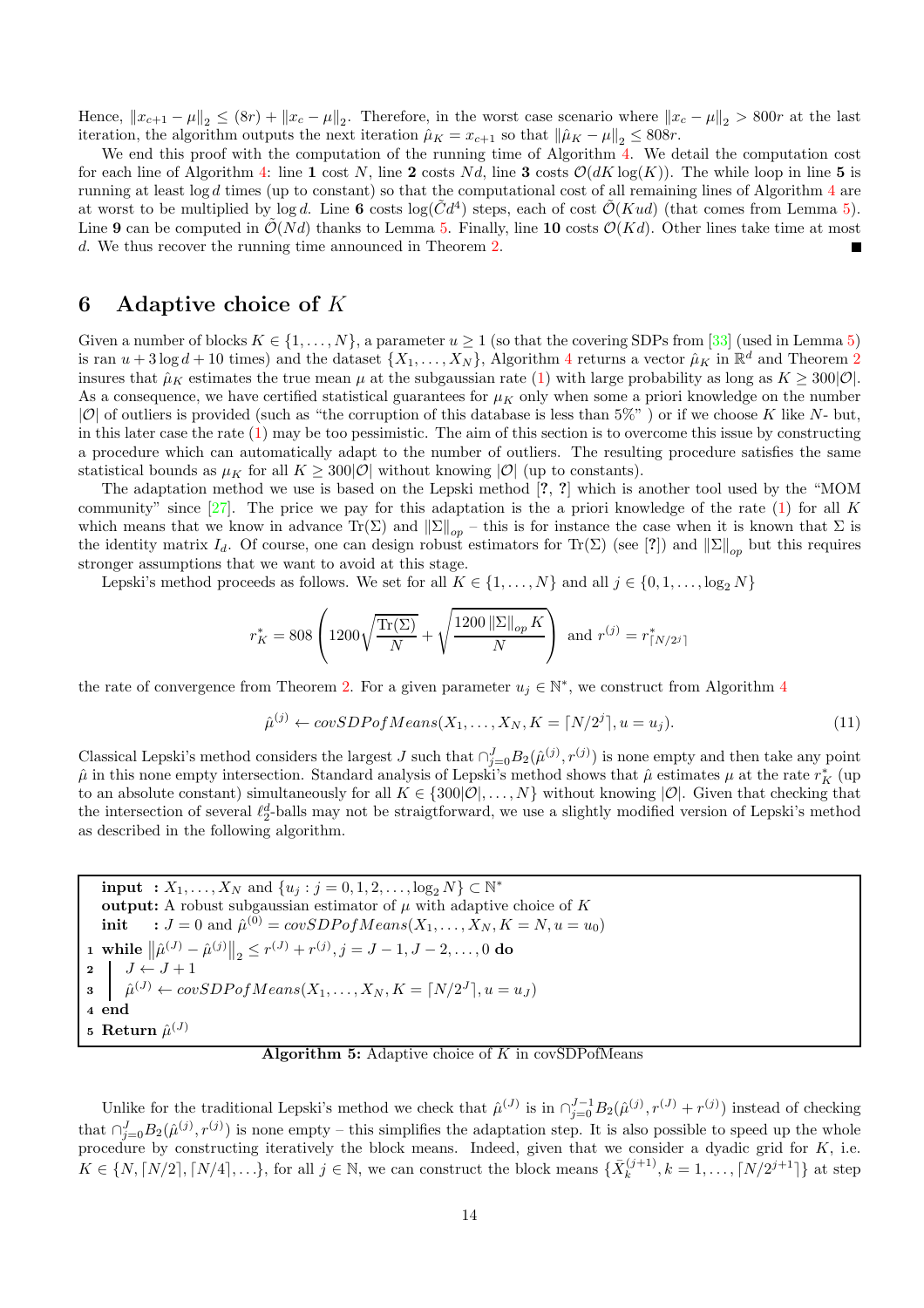$K = \lfloor N/2^{j+1} \rfloor$  using the block means from the previous step  $K = \lfloor N/2^{j} \rfloor$  by simply averaging two successive block means:  $\bar{X}_k^{(j+1)} \leftarrow (\bar{X}_{2k}^{(j)} + \bar{X}_{2k+1}^{(j)})/2.$ 

Let us now turn to the statistical analysis of the output  $\hat{\mu}^{(\hat{J})}$  from Algorithm [5](#page-13-1) where

$$
\hat{J} = \max \left( J \in \{0, 1, ..., \log_2 N\} : \hat{\mu}^{(J)} \in \bigcap_{j=0}^{J-1} B_2(\hat{\mu}^{(j)}, r^{(J)} + r^{(j)}) \right).
$$

<span id="page-14-2"></span>**Theorem 4.** Let  $\{u_j : j = 0, 1, 2, \ldots, \log_2 N\} \subset \mathbb{N}^*$  be the family of parameters used to construct the family of estimators  $\{\hat{\mu}^{(j)}, j = 0, 1, \ldots\}$  in Algorithm [5](#page-13-1) (see also [\(11\)](#page-13-2)). For all  $K \in \{600|\mathcal{O}|, \ldots, N\}$ , with probability at least

<span id="page-14-1"></span>
$$
1 - 2\exp(-K/360000) - \sum_{j=0}^{\log_2(N/(K-1))} (1/10)^{u_j}
$$
\n(12)

Е

the output  $\hat{\mu}^{(\hat{J})}$  of Algorithm [5](#page-13-1) is such that  $\left\|\hat{\mu}^{(\hat{J})} - \mu\right\|_2 \leq 3r_K^*$ .

**Proof.** For all  $j \in \{0, 1, \ldots, \log_2 N\}$  $j \in \{0, 1, \ldots, \log_2 N\}$  $j \in \{0, 1, \ldots, \log_2 N\}$  denote by  $\mathcal{E}_j$  the event onto which Theorem 2 is valid for  $K = \lfloor N/2^j \rfloor$  and for  $u = u_j$ : that is on  $\mathcal{E}_j$ , if  $\lceil N/2^j \rceil \ge 300 |\mathcal{O}|$ ,  $\lVert \hat{\mu}^{(j)} - \mu \rVert_2 \le r^{(j)}$  and  $\mathbb{P}[\mathcal{E}_j] \ge 1 - \exp(-\lceil N/2^j \rceil/180000) - (1/10)^{u_j}$ . Let  $K \in \{600|\mathcal{O}|,\ldots,N\}$  and  $J \in \{0,1,\ldots,\log_2 N\}$  be such that  $\lceil N/2^J \rceil \leq K < \lceil N/2^{J-1} \rceil$ . On the event  $\cap_{j=0}^J \mathcal{E}_j$ , we have  $\left\|\hat{\mu}^{(j)} - \mu\right\|_2 \le r^{(j)}$  for all  $j = 0, 1, \ldots, J$ , in particular, for all  $j = 0, 1, \ldots, J-1$ ,  $\left\|\hat{\mu}^{(J)} - \hat{\mu}^{(j)}\right\|_2 \le r^{(J)} + r^{(j)}$  and so  $\hat{\mu}^{(J)} \in \bigcap_{j=0}^{J-1} B_2(\hat{\mu}^{(j)}, r^{(J)} + r^{(j)})$ . As a consequence  $\hat{J} \ge J$  therefore  $\left\| \hat{\mu}^{(\hat{J})} - \hat{\mu}^{(J)} \right\|_2 \le r^{(\hat{J})} + r^{(J)} \le 2r^{(J)} \le 2r_K^*$ . Finally, we have

$$
\mathbb{P}[\cap_{j=0}^{J} \mathcal{E}_j] \ge 1 - \sum_{j=0}^{J} \exp(-\lceil N/2^j \rceil / 180000) - (1/10)^{u_j} \ge 1 - 2\exp(-K/360000) - \sum_{j=0}^{\log_2(N/(K-1))} (1/10)^{u_j}.
$$

We can see in Algorithm [5](#page-13-1) that  $\hat{\mu}^{(\hat{J})}$  does not use any information on the number of outliers  $|O|$  for its construction but it can still estimate  $\mu$  at the optimal rate  $r_K^*$  for all deviation parameters K in  $\{600|\mathcal{O}|,\ldots,N\}$ . The maximum total running time of Algorithm [5](#page-13-1) is achieved when  $\hat{J} = \log_2 N$ ; in that case, it is at most  $\tilde{\mathcal{O}}(Nd + \sum_{j=0}^{\log_2 N} \lceil N/2^j \rceil u_j d)$ . In particular, if one chooses  $u_j = 2^j$  for all  $j = 0, 1, \ldots, \log_2 N$  then the total running time for the construction of  $\hat{\mu}^{(\hat{J})}$  is nearly-linear  $\tilde{\mathcal{O}}(Nd)$ . For this choice of  $u_j$ , the probability deviation in [\(12\)](#page-14-1) is constant and so one should choose the smallest possible K allowed in Theorem [4,](#page-14-2) that is  $K = 600|\mathcal{O}|$ . Let us write formally this result.

<span id="page-14-0"></span>**Corollary 2.** If one takes  $u_j = 2^j$  for all  $j = 0, 1, \ldots, \log_2 N$  in Algorithm [5](#page-13-1) then, in nearly-linear time  $\tilde{\mathcal{O}}(Nd)$ , with probability at least  $1 - 2 \exp(-600|\mathcal{O}|/360000) - 1/11$ , the output  $\hat{\mu}^{(\hat{J})}$  from Algorithm [5](#page-13-1) satisfies

$$
\left\| \hat{\mu}^{(\hat{J})} - \mu \right\|_2 \le 2r_{600|\mathcal{O}|}^* = 1616 \left( 1200 \sqrt{\frac{\text{Tr}(\Sigma)}{N}} + 850 \sqrt{\frac{\|\Sigma\|_{op} |\mathcal{O}|}{N}} \right). \tag{13}
$$

In particular, considering the setup from Theorem [1,](#page-1-0) if  $|O| = \epsilon N$  for some  $\epsilon \le 1/600$  then the rate achieved by  $\hat{\mu}^{(\hat{J})}$  in Corollary [2](#page-14-0) is of the order of

$$
\sqrt{\frac{\text{Tr}(\Sigma)}{N}} + \sqrt{\|\Sigma\|_{op} \epsilon}
$$

which is like  $\sqrt{\|\Sigma\|_{op}\epsilon}$  when  $N \ge (\text{Tr}(\Sigma)/\|\Sigma\|_{op})/\epsilon$ . As a consequence, the result from Corollary [2](#page-14-0) improves the one from Theorem [1](#page-1-0) by removing an extra log d factor in the sample complexity in the case considered in Theorem [1](#page-1-0) that is when  $\Sigma \preceq \sigma^2 I_d$  $\Sigma \preceq \sigma^2 I_d$  $\Sigma \preceq \sigma^2 I_d$ . Moreover, Corollary 2 also shows that the sample complexity depends on the *effective* rank  $\text{Tr}(\Sigma)/||\Sigma||_{op}$  of  $\Sigma$ . This ratio can be much smaller than d if the spectrum of  $\Sigma$  decays sufficiently fast. Finally, Corollary [2](#page-14-0) also covers the case where the sample size N is less than the sample complexity – that is when  $N \leq (Tr(\Sigma)/\|\Sigma\|_{op})/\epsilon$ . In that case, the estimation rate is given by  $\sqrt{Tr(\Sigma)/N}$  which is the complexity coming from the estimation of  $\mu$  in the none corrupted case. As a consequence, Corollary [2](#page-14-0) exhibits a phase transition happening at  $N \sim (\text{Tr}(\Sigma)/||\Sigma||_{op})/\epsilon$  above which corruption is the main source of estimation mistakes and below which corruption does not play any role.

Corollary [2](#page-14-0) covers the case where  $\hat{\mu}^{(\hat{J})}$  is computed in nearly-linear time and with statistical guarantees happening with constant probability. In the following final result, we show that  $\hat{\mu}^{(\hat{J})}$  can estimate  $\mu$  at the optimal rate  $r_K^*$  for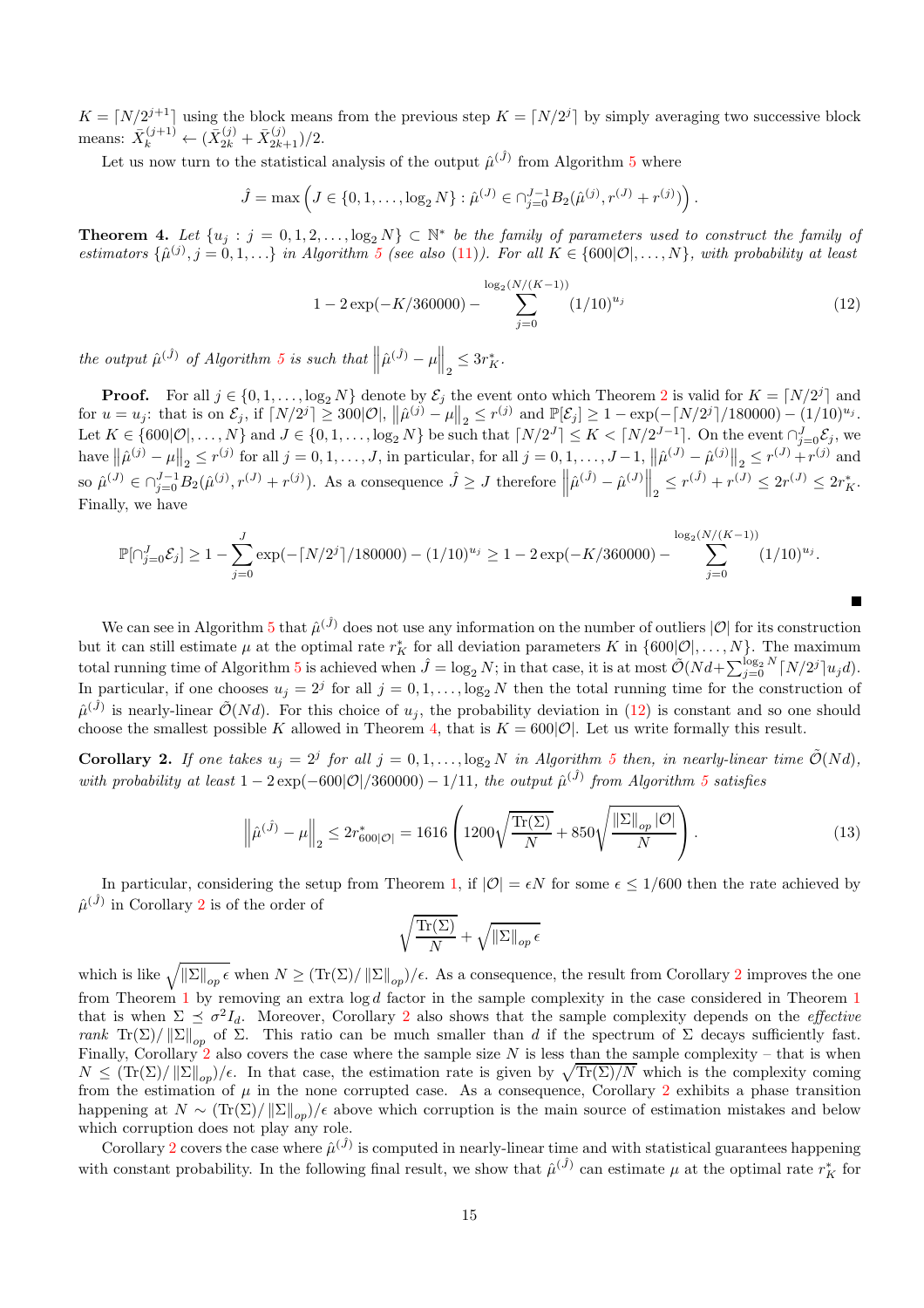all  $K > 600|\mathcal{O}|$  with a subgaussian deviation  $1 - 2 \exp(-K/360000)$  if we perform more iterations  $u_i$  of the covering SDP from Lemma [5.](#page-9-3) The price we pay for this subgaussian behavior of  $\hat{\mu}^{(\hat{J})}$  is on the total running time which goes from nearly-linear time  $\tilde{\mathcal{O}}(Nd)$  to  $\tilde{\mathcal{O}}(N^2d)$  by taking  $u_j = \lceil N/2^j \rceil$  for  $j = 0, 1, ..., \log_2 N$   $(u_j = N$  would do as well). We write formally this statement in the next corollary which follows directly from Theorem [4.](#page-14-2)

<span id="page-15-16"></span>**Corollary 3.** If one takes  $u_j = [N/2^j]$  for all  $j = 0, 1, ..., \log_2 N$  in Algorithm [5](#page-13-1) then, in time  $\tilde{\mathcal{O}}(N^2d)$ , for all  $K \geq 600|\mathcal{O}|$ , with probability at least  $1-4\exp(-K/360000)$ , the output  $\hat{\mu}^{(\hat{J})}$  from Algorithm [5](#page-13-1) satisfies

$$
\left\| \hat{\mu}^{(\hat{J})} - \mu \right\|_2 \le 2r_K^* = 1616 \left( 1200 \sqrt{\frac{\text{Tr}(\Sigma)}{N}} + \sqrt{\frac{1200 \, \|\Sigma\|_{op} K}{N}} \right). \tag{14}
$$

As a consequence  $\hat{\mu}^{(\hat{J})}$  is a subgaussian estimator of  $\mu$  for all range of K from 600|O| to N which can handle up to |O| outliers in the database (even when  $|O| \sim N$ ) and that can be constructed in time  $\tilde{\mathcal{O}}(N^2d)$ . It does not require any knowledge on  $|O|$  for its construction.

Acknowlegements: We would like to thank Yeshwanth Cherapanamjeri, Ilias Diakonikolas, Yihe Dong, Nicolas Flammarion, Sam Hopkins and Jerry Li for helpful comments on our work.

### <span id="page-15-15"></span>References

- [1] Noga Alon, Yossi Matias, and Mario Szegedy. The space complexity of approximating the frequency moments. J. Comput. System Sci., 58(1, part 2):137–147, 1999. Twenty-eighth Annual ACM Symposium on the Theory of Computing (Philadelphia, PA, 1996).
- <span id="page-15-17"></span>[2] Stéphane Boucheron, Gábor Lugosi, and Pascal Massart. Concentration inequalities. Oxford University Press, Oxford, 2013. A nonasymptotic theory of independence, With a foreword by Michel Ledoux.
- <span id="page-15-13"></span>[3] Sébastien Bubeck, Nicolò Cesa-Bianchi, and Gábor Lugosi. Bandits with heavy tail. IEEE Trans. Inform. Theory, 59(11):7711–7717, 2013.
- <span id="page-15-1"></span>[4] Olivier Catoni. Challenging the empirical mean and empirical variance: A deviation study. Annales de l'I.H.P. Probabilités et statistiques, 48(4):1148–1185, 2012.
- <span id="page-15-3"></span>[5] Olivier Catoni and Ilaria Giulini. Dimension-free pac-bayesian bounds for matrices, vectors, and linear least squares regression. Technical report, CNRS and LSPM, 2017.
- <span id="page-15-2"></span>[6] Mengjie Chen, Chao Gao, and Zhao Ren. Robust covariance and scatter matrix estimation under Huber's contamination model. Ann. Statist., 46(5):1932–1960, 2018.
- <span id="page-15-0"></span>[7] Yu Cheng, Ilias Diakonikolas, and Rong Ge. High-dimensional robust mean estimation in nearly-linear time. In Proceedings of the Thirtieth Annual ACM-SIAM Symposium on Discrete Algorithms, pages 2755–2771. SIAM, Philadelphia, PA, 2019.
- <span id="page-15-18"></span><span id="page-15-4"></span>[8] Yeshwanth Cherapanamjeri, Nicolas Flammarion, and Peter L. Bartlett. Fast mean estimation with sub-gaussian rates, 2019.
- [9] Víctor H. de la Peña and Evarist Giné. *Decoupling*. Probability and its Applications (New York). Springer-Verlag, New York, 1999. From dependence to independence, Randomly stopped processes. U-statistics and processes. Martingales and beyond.
- <span id="page-15-14"></span>[10] Luc Devroye, Matthieu Lerasle, Gabor Lugosi, and Roberto I. Oliveira. Sub-Gaussian mean estimators. Ann. Statist., 44(6):2695– 2725, 2016.
- <span id="page-15-6"></span>[11] Ilias Diakonikolas, Gautam Kamath, Daniel Kane, Jerry Li, Ankur Moitra, and Alistair Stewart. Robust Estimators in High-Dimensions Without the Computational Intractability. SIAM J. Comput., 48(2):742–864, 2019.
- <span id="page-15-5"></span>[12] Ilias Diakonikolas, Gautam Kamath, Daniel M. Kane, Jerry Li, Ankur Moitra, and Alistair Stewart. Robust estimators in high dimensions without the computational intractability. In 57th Annual IEEE Symposium on Foundations of Computer Science-FOCS 2016, pages 655–664. IEEE Computer Soc., Los Alamitos, CA, 2016.
- <span id="page-15-8"></span>[13] Ilias Diakonikolas, Gautam Kamath, Daniel M Kane, Jerry Li, Ankur Moitra, and Alistair Stewart. Robust estimators in high dimensions without the computational intractability. In Foundations of Computer Science (FOCS), 2016 IEEE 57th Annual Symposium on, pages 655–664. IEEE, 2016.
- <span id="page-15-7"></span>[14] Ilias Diakonikolas, Gautam Kamath, Daniel M Kane, Jerry Li, Ankur Moitra, and Alistair Stewart. Robustly learning a gaussian: Getting optimal error, efficiently. In Proceedings of the Twenty-Ninth Annual ACM-SIAM Symposium on Discrete Algorithms, pages 2683–2702. Society for Industrial and Applied Mathematics, 2018.
- <span id="page-15-9"></span>[15] Ilias Diakonikolas, Daniel M. Kane, and Alistair Stewart. List-decodable robust mean estimation and learning mixtures of spherical Gaussians. In STOC'18—Proceedings of the 50th Annual ACM SIGACT Symposium on Theory of Computing, pages 1047-1060. ACM, New York, 2018.
- <span id="page-15-10"></span>[16] Ilias Diakonikolas, Weihao Kong, and Alistair Stewart. Efficient algorithms and lower bounds for robust linear regression. In Proceedings of the Thirtieth Annual ACM-SIAM Symposium on Discrete Algorithms, pages 2745–2754. SIAM, Philadelphia, PA, 2019.
- <span id="page-15-12"></span>[17] David L. Donoho and Miriam Gasko. Breakdown properties of location estimates based on halfspace depth and projected outlyingness. Ann. Statist., 20(4):1803–1827, 1992.
- <span id="page-15-11"></span>[18] Frank R. Hampel. A general qualitative definition of robustness. Ann. Math. Statist., 42:1887–1896, 1971.